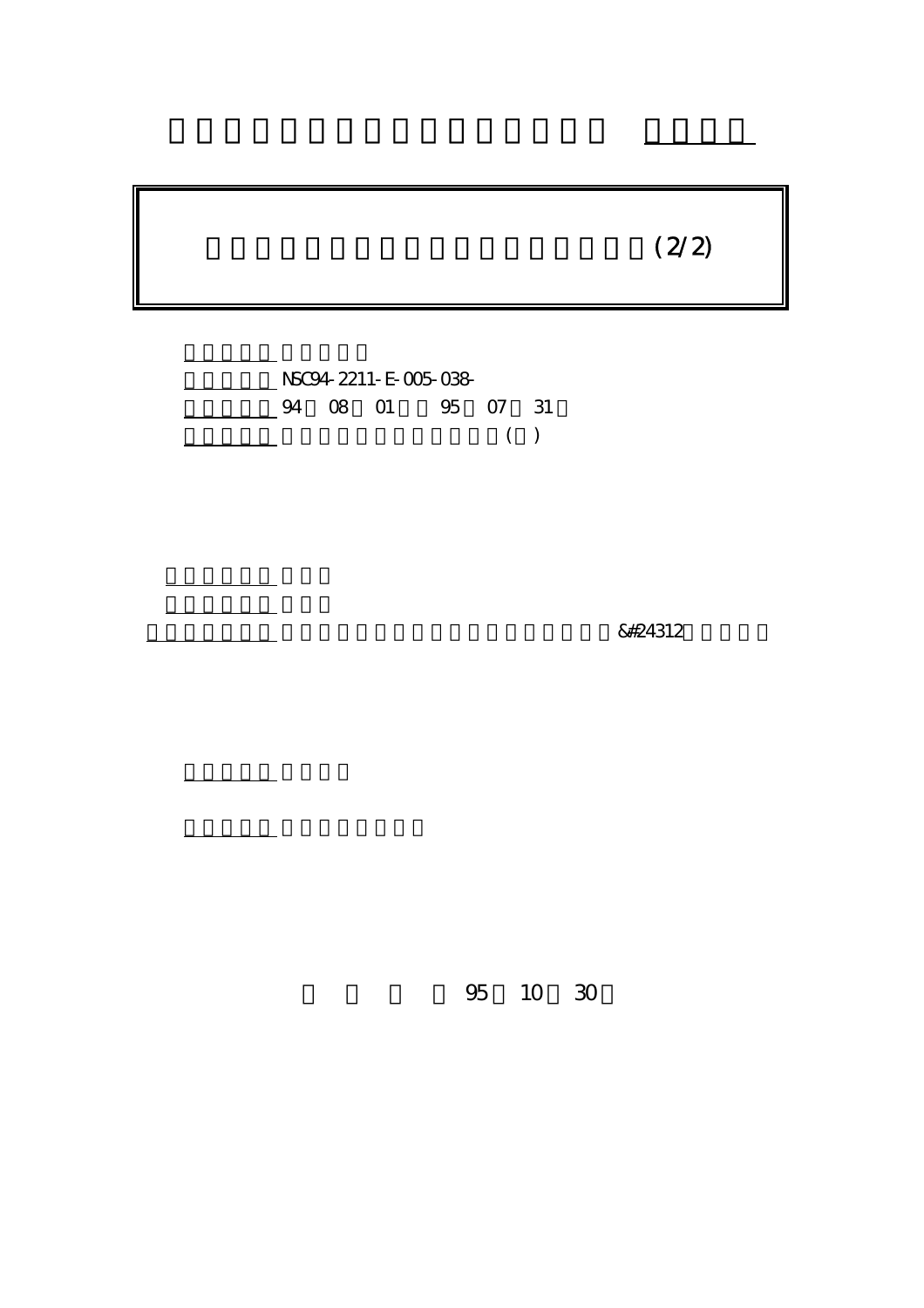#### 行政院國家科學委員會專題研究計畫 ■ 成 果 報 告 □期中進度報告

奈米碳管吸附水中天然有機物之研究

- 計畫類別:■ 個別型計畫 □ 整合型計畫
- 計書編號: NSC93-2211-E-005-020
	- NSC94-2211-E-005-038
- 執行期間:93 年 8 月 1 日至 95 年 7 月 31 日
- 計書主持人 :盧重興 國立中興大學環境工程學系
- 共同主持人 :白曛綾 國立交通大學環境工程研究所
- 計畫參與人員 :鍾孟佳、王維鵬、邱煥宗、蘇峰生、劉俊廸、李孟珊 國立中興大學環境工程學系

成果報告類型(依經費核定清單規定繳交):□精簡報告 ■完整報告

- 本成果報告包括以下應繳交之附件:
- □赴國外出差或研習心得報告一份
- □赴大陸地區出差或研習心得報告一份
- □出席國際學術會議心得報告及發表之論文各一份
- □國際合作研究計畫國外研究報告書一份
- 處理方式:除產學合作研究計畫、提升產業技術及人才培育研究計畫、 列管計畫及下列情形者外,得立即公開查詢
	- □涉及專利或其他智慧財產權,□一年□二年後可公開查詢
- 執行單位: 國立中興大學環境工程系(所) 國立交通大學環境工程所
	- 中 華 民 國 95 年 10 月 28 日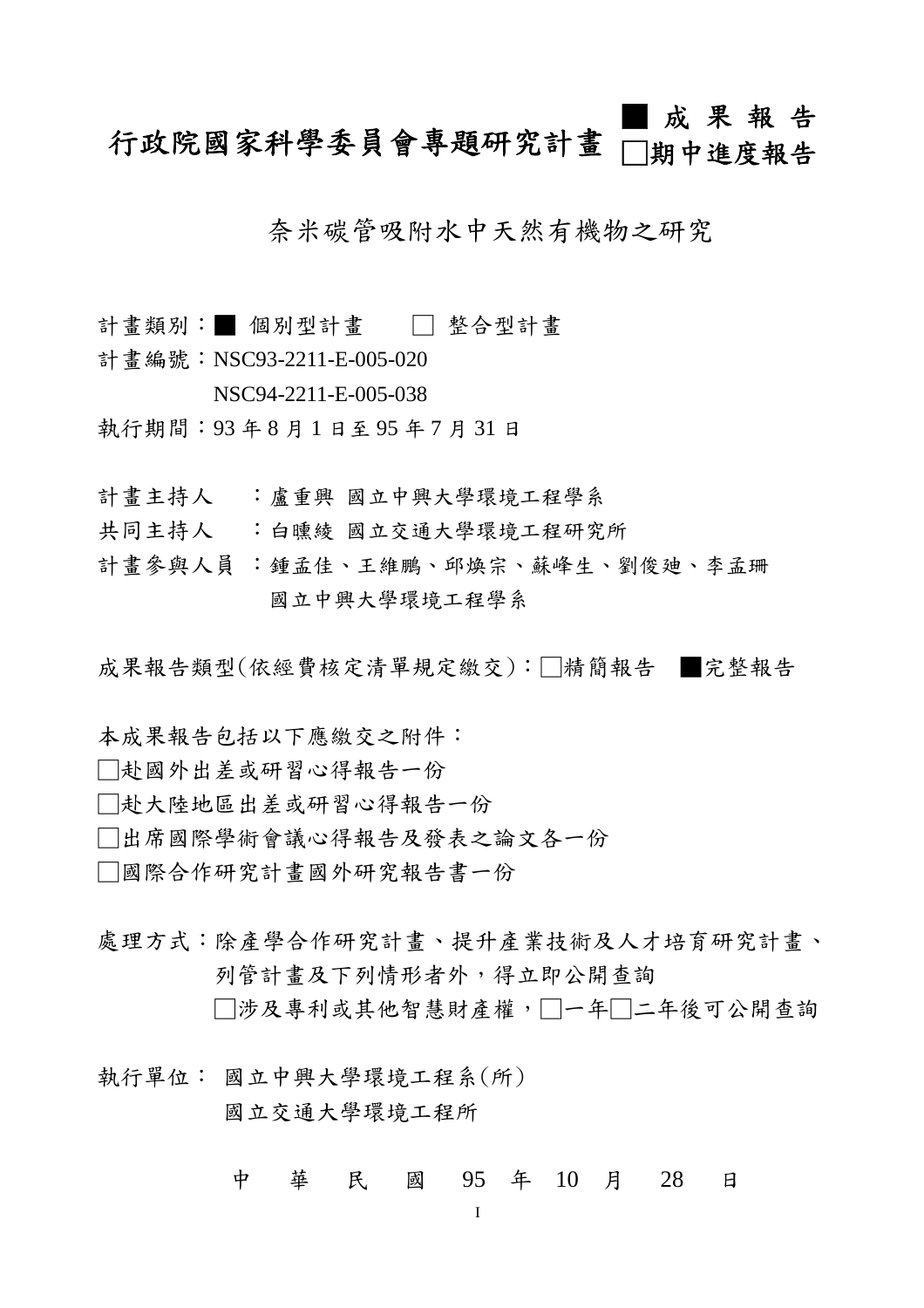# 行政院國家科學委員會專題研究計畫期末報告

奈米碳管吸附水中天然有機物之研究

計書編號: NSC93-2211-E-005-020

NSC94-2211-E-005-038

執行期間:93 年 8 月 1 日至 95 年 7 月 31 日

計書主持人 :盧重興 國立中興大學環境工程學系

共同主持人 :白曛綾 國立交通大學環境工程研究所

計書參與人員;鍾孟佳、王維鵬、邱煥宗、蘇峰生、劉俊廸、 李孟珊 國立中興大學環境工程學系

#### 摘 要

本研究利用多壁奈米碳管(multiwalled carbon nanotubes, MWCNTs)吸附水 中腐植酸(humic acid, HA)與溶解性有機碳(dissolved organic carbon, DOC)及生 物可利用有機碳(assimilable organic carbon, AOC)等,達到降低水中消毒副產物 前驅物質及微生物再生長的營養源。此研究分成三部分,第一部分為批次吸附 實驗,結果顯示 MWCNTs 吸附 HA、DOC 及 AOC 之吸附量隨著溫度降低、水 溶液 pH 值下降、HA 分子量減小、溶液初始濃度及離子強度上升而有增加的趨 勢。利用熱力學及動力學參數來探討 MWCNTs 之吸附機制,求出其吸附為放 熱、自發性反應,並且以擴散反應速率控制因子。在比較不同吸附劑方面, MWCNTs 對 HA 之最大吸附量為 107.53 mg/g,粉末狀活性碳(powered activated carbon, PAC)為 42.37 mg/g,而顆粒狀活性碳(granular activated carbon, GAC)只 有 14.71 mg/g,顯示吸附量以 MWCNTs 最大,針對 DOC 與 AOC 的吸附實驗 也是同樣的情況。第二部分為吸脫附實驗,結果顯示 MWCNTs 吸脫附 HA 與 DOC 十次後再生效率皆有 65.3%以上, 而 PAC 及 GAC 分別只有 35%與 10%, 效率比 MWCNTs 差。在實驗中並比較 MWCNTs 及活性碳其耐久性, 結果顯示 MWCNTs 較活性碳能夠再生利用,平均每次脫附重量損失約只有 2.7%。綜合 前兩部分結果,顯示 MWCNTs 為具有高吸脫附效果及再生利用的吸附劑。本 研究第三部分利用管柱實驗探討 MWCNTs 填充床吸附水中 HA 之吸附效能, 由改變管柱空床停留時間試驗中發現,較長的空床停留時間下,MWCNTs 有較 好的吸附效果,在空床接觸時間達 2.2 min 以上時,空床停留時間與吸附量的 相對關係才有明顯減緩的趨勢。探討填充床不同徑高比下對 MWCNTs 吸附特 性的影響,發現去除率與吸附量均隨徑高比增加而有些微上升,但其效果有限, 說明在相同填充量、流量及進流濃度操作下,反應器形狀對整體系統操作影響 較小,不如控制空床接觸時間來的有影響力。

關鍵字:吸附、脫附、奈米碳管、溶解性有機碳、腐植酸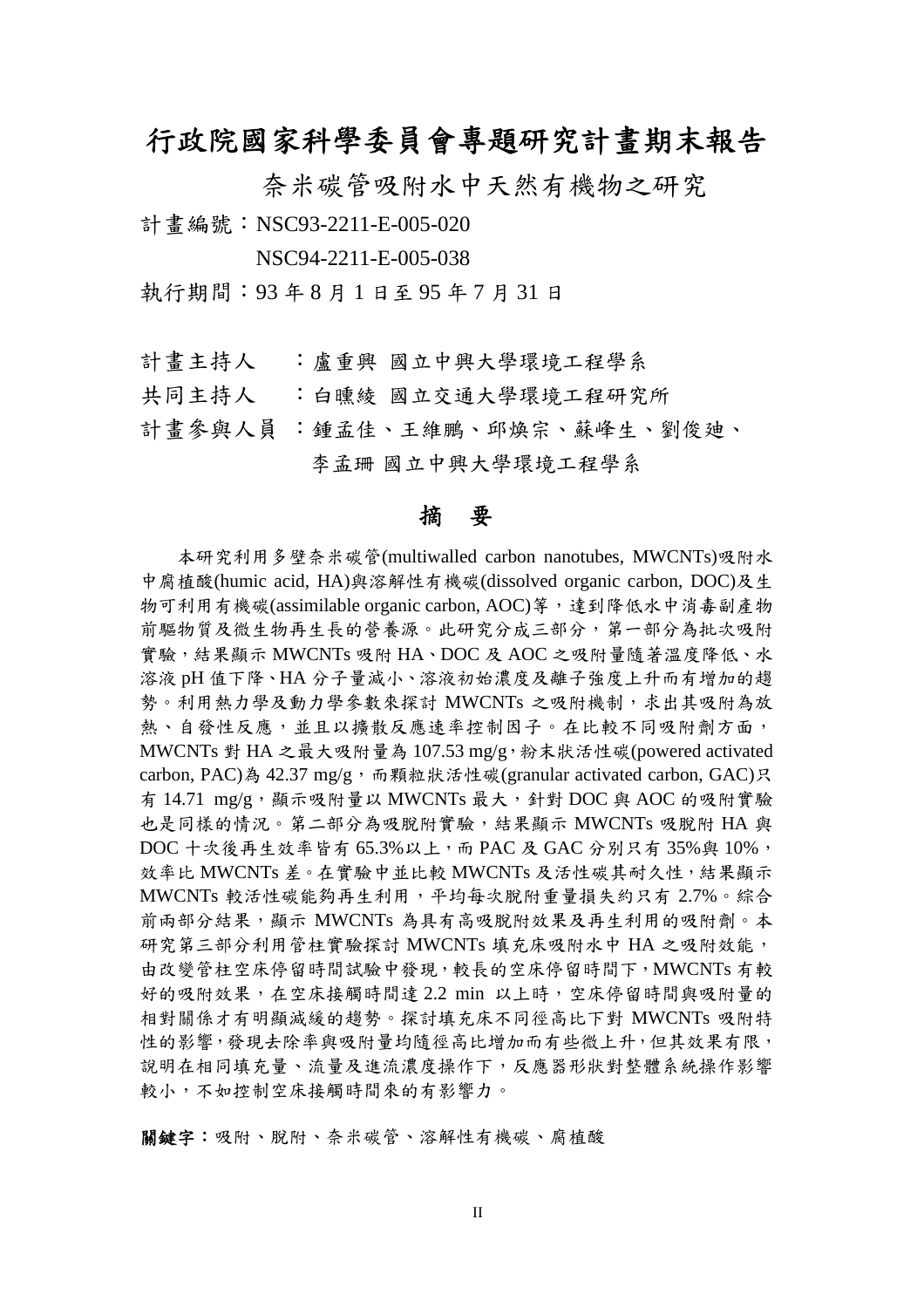## **Abstract**

Multiwalled carbon nanotubes (MWCNTs) were employed as adsorbents to study adsorption characteristics of humic acid (HA), dissolved organic carbon (DOC) and assimilable organic carbon (AOC) from aqueous solution for removing the precursor of disinfection by products and carbon source for microbial regrowth in drinking water distribution system. The batch experiments show that the adsorption capacity of HA, DOC and AOC increased with the decrease of pH, temperature, molecule weight of HA, and with the increase in initial concentration, and ionic strength of the solution. According to thermodynamic analysis, the adsorption of HA and DOC onto MWCNTs is an exothermic and spontaneous process. The kinetic analysis indicated the film diffusion is the rate-controlling mechanism in the reaction. A comparative study on the adsorption of HA, DOC and AOC onto MWCNTs, powdered activated carbon (PAC) and granular activated carbon (GAC) was also conducted. MWCNTs possess superior adsorption capacity and reversibility of adsorption than activated carbons suggesting that MWCNTs have highly potential for the removal of HA and DOC from aqueous solution. The experimental results of column test show the adsorption capacity of HA onto MWCNTs increased with increasing the empty-bed contact time (EBCT) for EBCT  $\geq$  2.2 mins. The volume of packed bed has no significant effect on adsorption of HA onto MWCNTs. The capacity of HA onto MWCNTs slightly increased with the increase diameter/height of packed bed.

*Keywords*: Carbon nanotubes, Adsorption, Desorption, Dissolved organic carbon, Humic acid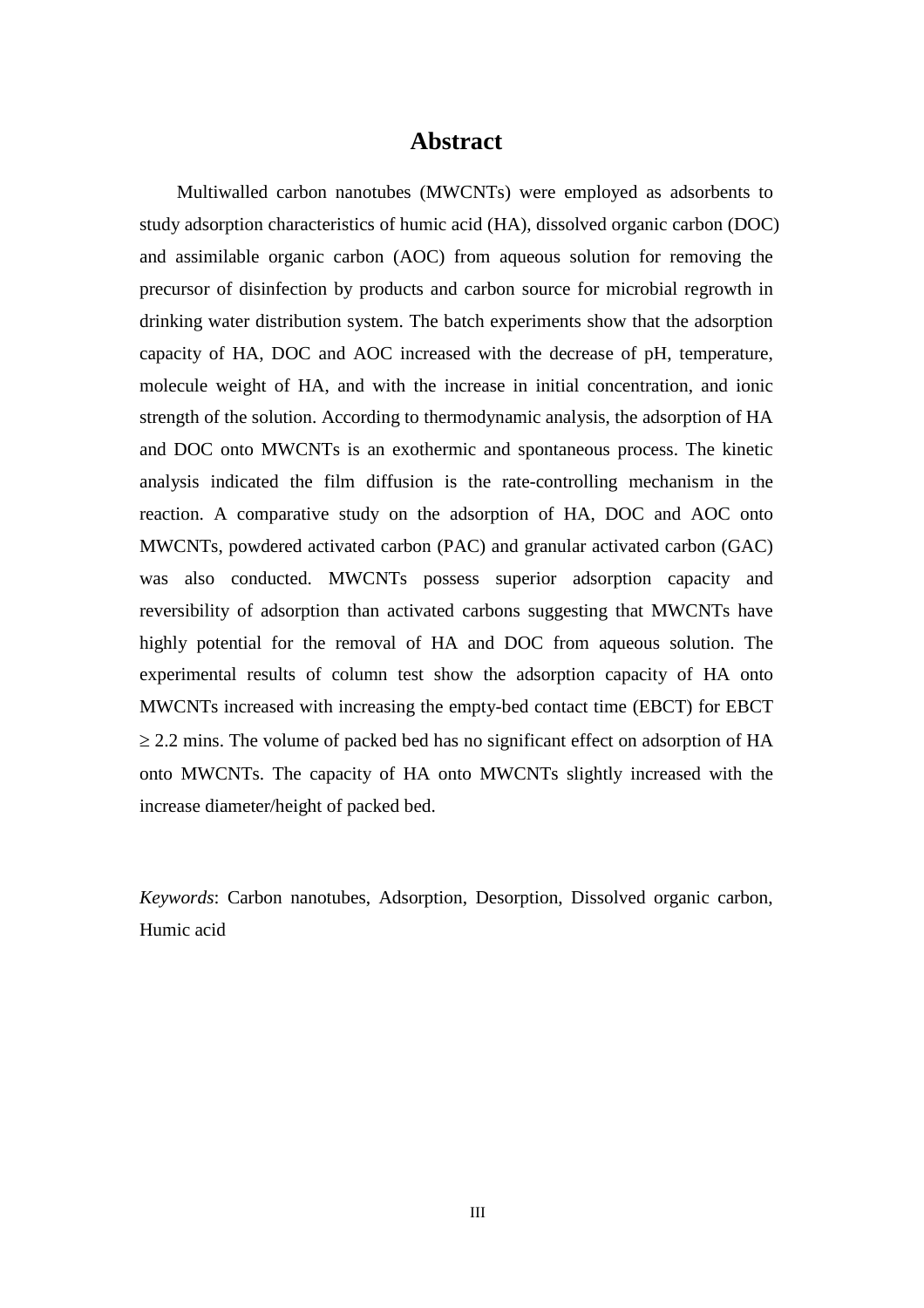# 目錄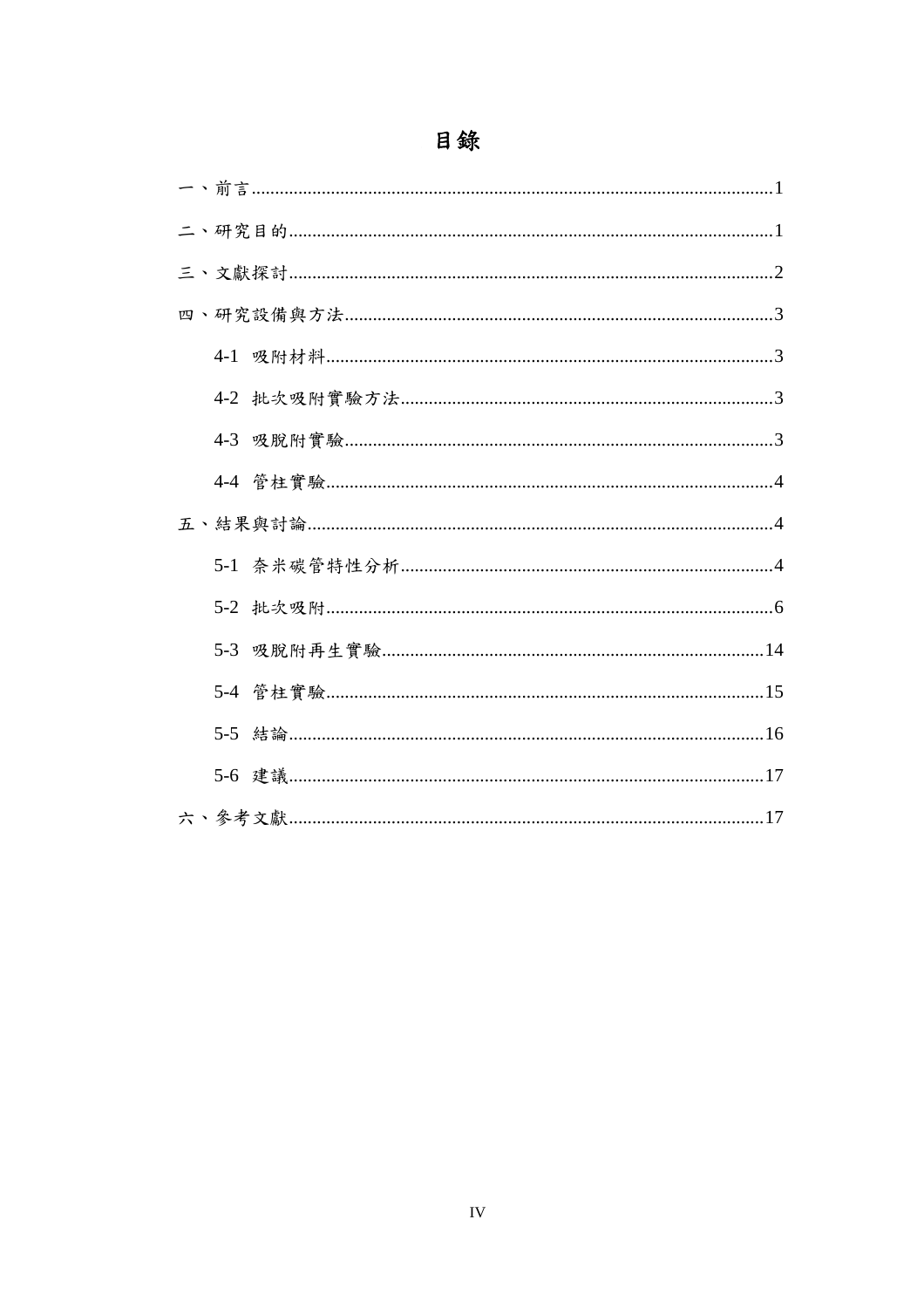## 一、 前言

水體中所存在的各類污染物質,以有機污染物質的組成及性質較為複雜,對 於飲用水安全及淨水處理上的影響甚大。有機物對於飲用水品質影響包括有:味 道、臭味及色度等問題,而腐植質或其他帶陰電性之有機物與水體中之重金屬行 錯合反應,形成有機金屬錯合物,增加水體金屬含量,而妨礙 Fe、Mn 去除(Frimmel, 1998)。在淨水程序中,加入氯來作為消毒劑,與有機物生成消毒副產物 (disinfection by-products, DBPs),如三鹵甲烷對人體具至癌之危害 (Bull*, et al.*, 1995; Huang*, et al.*, 2003; Jacangelo*, et al.*, 1995)。一般認為會產生消毒副產物的前 驅物質(precursors)是腐植酸及黃酸(fulvic acid) (Kilduff*, et al.*, 1996)。而淨水廠傳 統的處理單元,並無法對 DBPs 之前驅物質做有效控制。水體中有機物於淨水處 理程序中除了造成上述影響外,在配水系統中則成為微生物之生長基質,使微生 物在配水管網中再生長(regrowth)或後生長(aftergrowth) (Allen*, et al.*, 1980; Bourbigot*, et al.*, 1984; Earnhardt, 1980)。後生長可能引起飲用水質上的諸多問 題,如:使水中溶氧耗盡、大量異營菌之繁殖、干擾大腸菌屬監測水質之意義、 導致致病菌之繁殖、硫酸鹽還原成惡臭有毒的硫化氫、臭味、不良味覺及紅水等 現象;以細菌為基質之原生動物的繁殖及有些鐵菌生成肉眼可見的膠羽,而招致 用戶的抱怨;生物膜的產生亦可能導致配水管線腐蝕速度增加(Gregory*, et al.*, 1996; Lee, et al., 1980), 造成管線維護上的問題。

CNTs 為一新興吸附劑,近年來被運用於環境污染防制之上,目前已經有許 多種污染物質被證明能夠有效地被 CNTs 吸附,如 CNTs 對重金屬、戴奧辛及多 環芳香烴等污染物質(Li*, et al.*, 2001; Li*, et al.*, 2003; Li*, et al.*, 2002; Long and Yang, 2001; Lu*, et al.*, 2006; Lu*, et al.*, 2005; Lu and Liu, 2006; Lu and Chiu, 2006; Peng*, et al.*, 2003; Yang*, et al.*, 2006; Yang and Xing, 2006; Yang*, et al.*, 2006; Yang*, et al.*, 2001)。

## 二、 研究目的

由過去研究顯示 CNTs 對重金屬、戴奧辛及多環芳香烴等污染物質具較高之 吸附能力,但對於水中溶解性有機物質之相關研究仍然缺乏,故本研究欲探討 MWCNTs 吸附水中 HA、DOC 及 AOC 等, 以了解 MWCNTs 去除水中有機物質 之可行性,並達到降低飲用水中 DBPs 前驅物質及水中微生物再生長的碳源以降 低對水體之危害。本研究中以批次實驗,了解 MWCNTs 對 HA、DOC 及 AOC 的吸脫附能力,並與商用活性碳做一比較,探討 MWCNTs 之應用價值。本研究 分成批次吸附實驗、吸脫附實驗及管柱吸附實驗等三部分研究,探討 MWCNTs 對 HA、DOC 及 AOC 的吸脱附能力,並與商用活性碳做一比較,內容包括:

1.第一部分為批次吸附實驗,探討不同有機物分子量大小、濃度、溫度、吸附時 間、pH、離子強度等吸附因子,並求取等溫模式、熱力學及動力學參數,以增 加對 MWCNTs 吸附的機制有更深入的了解。材料部分則對 MWCNTs 進行特 性分析,瞭解其比表面積、純度、界達電位、表面官能基團及孔徑分佈等特性。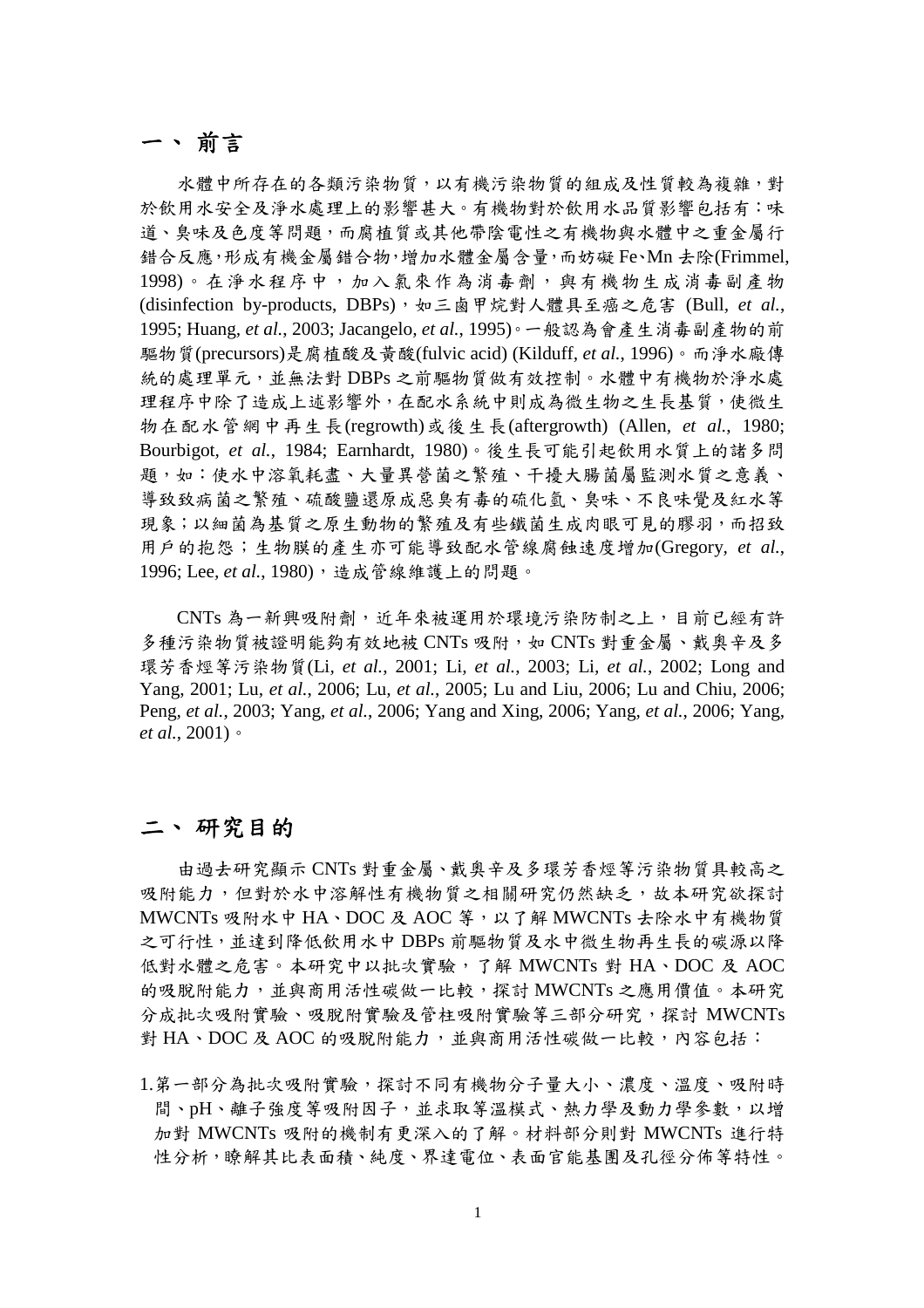- 2.第二部分為批次吸脫附實驗,尋求較佳 MWCNTs 的脫附再生條件,並探討其 再生效率及耐久性。
- 3.第三部分為管柱吸附實驗部分,探討 MWCNTs 填充床吸附水中 HA 之吸附特 性,進行不同進流濃度、不同空床接觸時間及不同徑高比之管柱實驗等。

## 三、 文獻探討

Long and Yang (2001) 研究顯示 MWCNTs 較活性碳能吸收更多的戴奧辛。 因為由石墨層捲成的奈米碳管是中空的,氣體能穿過並滯留於碳原子層間,可能 由於戴奧辛分子與奈米碳管內層表面的交互影響力,所以奈米碳管會較活性碳吸 收更多的戴奧辛。

Lu et al. (2005) 研究中發現將 CNTs 進行酸洗、加熱震盪等步驟改質後,能 有效除去 CNTs 殘留之催化劑及不定型碳而提高 CNTs 之純度及表面積,且增加 許多利於吸附之含氧官能基。比較 CNTs 與活性碳發現,對於自來水中佔大部分 之三氯甲烷(約佔三鹵甲烷含量80~90%), CNTs 有較好的吸附效率, 其吸附容 量約為活性碳的兩至三倍。 Lu *et al*. (2006)研究中發現 CNTs 吸附量隨溫度增加 而減少,其並利用熱力學及動力學參數來探討 MWCNTs 之吸附機制,求得吸附 三氯甲烷為擬一階、放熱及自發性反應。

Fagan *et al*. (2004) 利 用 具 半 導 體 性 質 的 單 壁 奈 米 碳 管 吸 附 水 中 1,2-Dicholobenzene (DCB),研究中發現單壁奈米碳管表面對 DCB 有些微的吸引 力,若 SWCNTs 的缺孔越多,對 DCB 的吸引力就會增加。Fagan *et al*. (2006) 利 用金屬性單壁碳管吸附水中 DCB,研究指出 SWCNTs 的吸附能力與管徑有極大 的關係,而 DCB 與碳管的鍵結能量很小,並且 SWCNTs 吸附 DCB 以物理吸附 為主要的吸附機制。

Yang *et al.* (2006) 利用經混和酸(HNO<sub>3</sub>+H<sub>2</sub>SO<sub>4</sub>)處理之 C<sub>60</sub>、SWNCTs 及不同 管徑的 MWCNTs 吸附水中三種多環芳香烴(PAHs): pyrene、phenanthrene 及 naphthalene 等, 其結果發現吸附量隨降低管徑而增加, 而三種 PAHs 又以 naphthalene 吸附量最高、phenanthrene 次之、pyrene 吸附量最少,此結果與三種 PAHs 的分子大小有關,分子最小者吸附量最高。此研究並以 Polany 理論模擬 CNTs 吸附 PAHs,推論出 CNTs 吸附 PAHs 位置為 CNTs 外部表面位址,而非管 腔及內部孔壁。Yang and Xing (2006) 研究中指出, CNTs 比  $C_{60}$ 具有吸脫附性質, 因為 CNTs 為管狀,並錯綜交結一起,吸附 PAH後,推積孔不會形成封閉的空 間,較易進行脫附。但是 C<sub>60</sub> 吸附 PAH 後,孔隙會有封閉的現象, 而不易將 PAH 脫附出來。Yang *et al*. (2006) 對三種 PAH 進行競爭吸附探討,研究中發現溶液 中最初的溶質濃度較低時,其他的溶質會有較強的競爭能力,競爭吸附現象較明 顯。當最初的溶質相對濃度達到 1 時,競爭吸附現象就會消失。

Wu (2006) 利用 MWCNTs 吸附水中染料(Procion Red MX-5B),研究指出 Langmuir 及 Freundlich 等溫模式模擬 CNTs 吸附皆得良好的結果。由動力模式結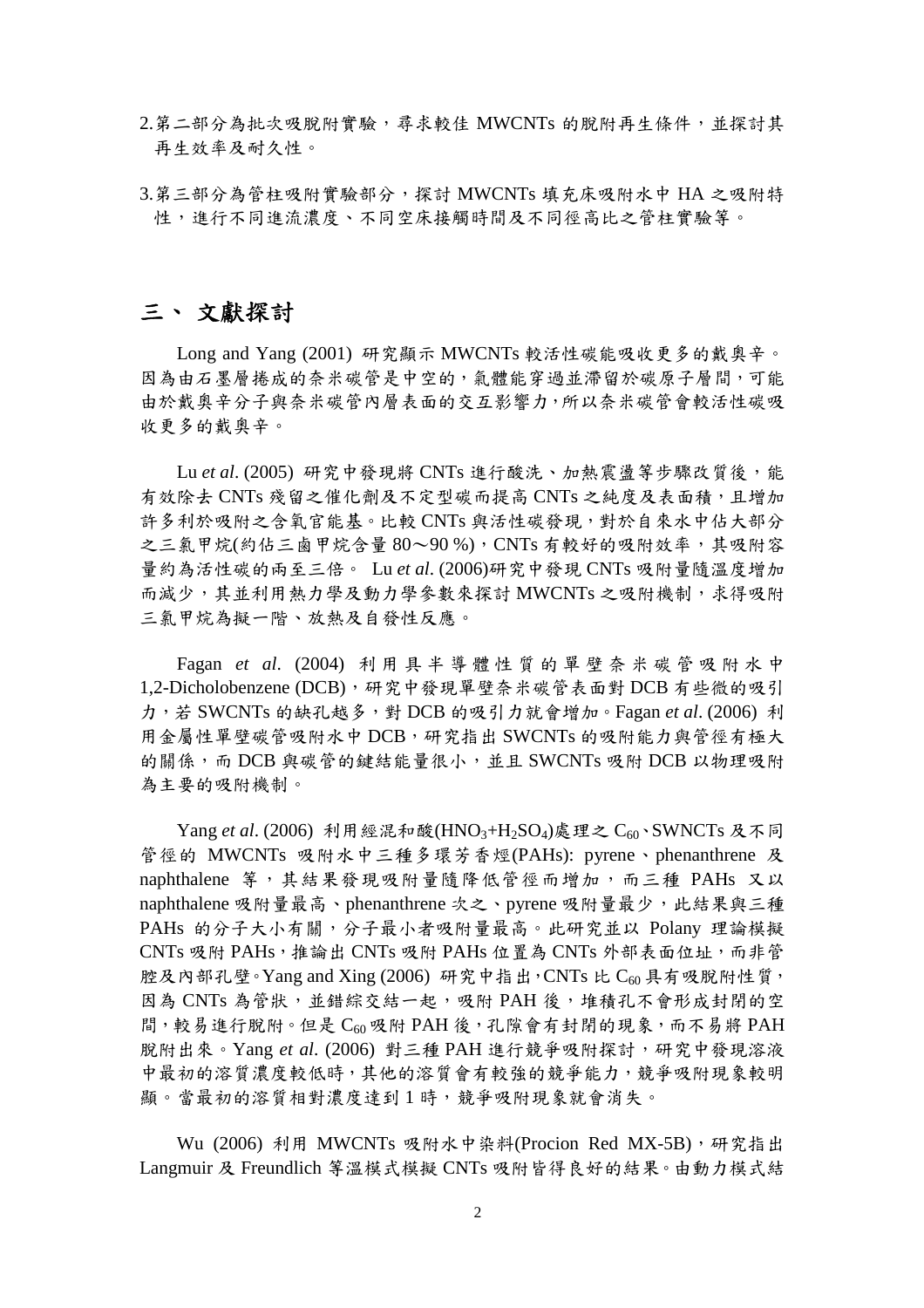果求出 MWCNTs 吸附染料為擬二階模式(pseudo second-order model),而由熱力 學參數指出,MWCNTs 吸附染料為物理吸附現象。

## 四、 研究設備與方法

#### **4-1** 吸附材料

實驗所使用的吸附劑為商用 MWCNTs (Model CN3016, Nanotech Port Co., City Shenzhen China) 。 製 造方 式是 利用化 學 氣相 沉積 法 (Chemical Vapor Deposition, CVD)方式製造,並經過純化過程的 MWCNTs。比較材料為商用 PAC(Model 18001, Ridel-de Haen Co.,City Seelze Germany)及商用 GAC(Filtrasorb 400, Calgon Carbon Co., Tianjia, China)。

#### **4-2** 批次吸附實驗方法

利用批次吸附實驗探討 MWCNTs 吸附特性,於棕色批次瓶中加入 0.02 g MWCNTs 和 0.1 L 吸附質溶液,之後將批次瓶密封後置於恆溫櫃中之水平震盪器 上(轉速為 200 rpm)均勻混和(如圖 4-1),並依實驗目的控制其吸附質初始濃度  $(0.03 \sim 30 \text{ mg/L}) \cdot \mathbb{Z}$ 度 $(5 \sim 45^{\circ}\text{C}) \cdot \text{pH}$ 值 $(3 \sim 12)\mathcal{R}$ 離子強度 $(0.001 \sim 0.2 \text{ M})$ 等。 MWCNTs 之吸附量以下式計算之:

$$
q = \frac{(C_0 - C_e) \times V}{m}
$$

式中 *q*:平衡吸附量(mg/g)、*C<sup>0</sup>* :吸附質初始濃度(mg/L)、*Ce*:吸附達平衡時吸 附質濃度(mg/L)、*m* :吸附劑之量(g)、*V*:溶液體積(L)

#### **4-3** 吸脫附實驗

針對吸附飽和後經反覆再生之吸附劑進行測試,其中反覆再生程序為將吸附 飽和之吸附劑從水樣中以 Nylon 纖維濾紙過濾分離出 MWCNTs、PAC 及 GAC, 置入烘箱內  $102^{\circ}\textrm{C}$  及  $12$  hr 烘乾去除多餘的水分後,將烘乾之 MWCNTs、PAC 及 GAC 置於石英床上並放入高溫爐內,通入氮氣(1 L/min)當載流氣體進行高溫 熱脫附,如此則可得到反覆再生之吸附劑。鐘氏(民國 94 年)求出 MWCNTs 熱脫 附 HA 最佳條件為熱脫附溫度 400℃、熱脫附停留時間 10 分鐘;蘇氏(民國 95年) 求出 MWCNTs 熱脫附 DOC 最佳條件為熱脫附溫度  $450^{\circ}$ C、熱脫附停留時間 15 分鐘。以上述最佳熱脫附溫度及時間將已吸附飽和的 MWCNTs、PAC 及 GAC 脫附再生,之後再次進行批次吸脫附實驗,計算出再生後 MWCNTs、PAC 及 GAC 的吸附量,以及換算出其脫附再生效率。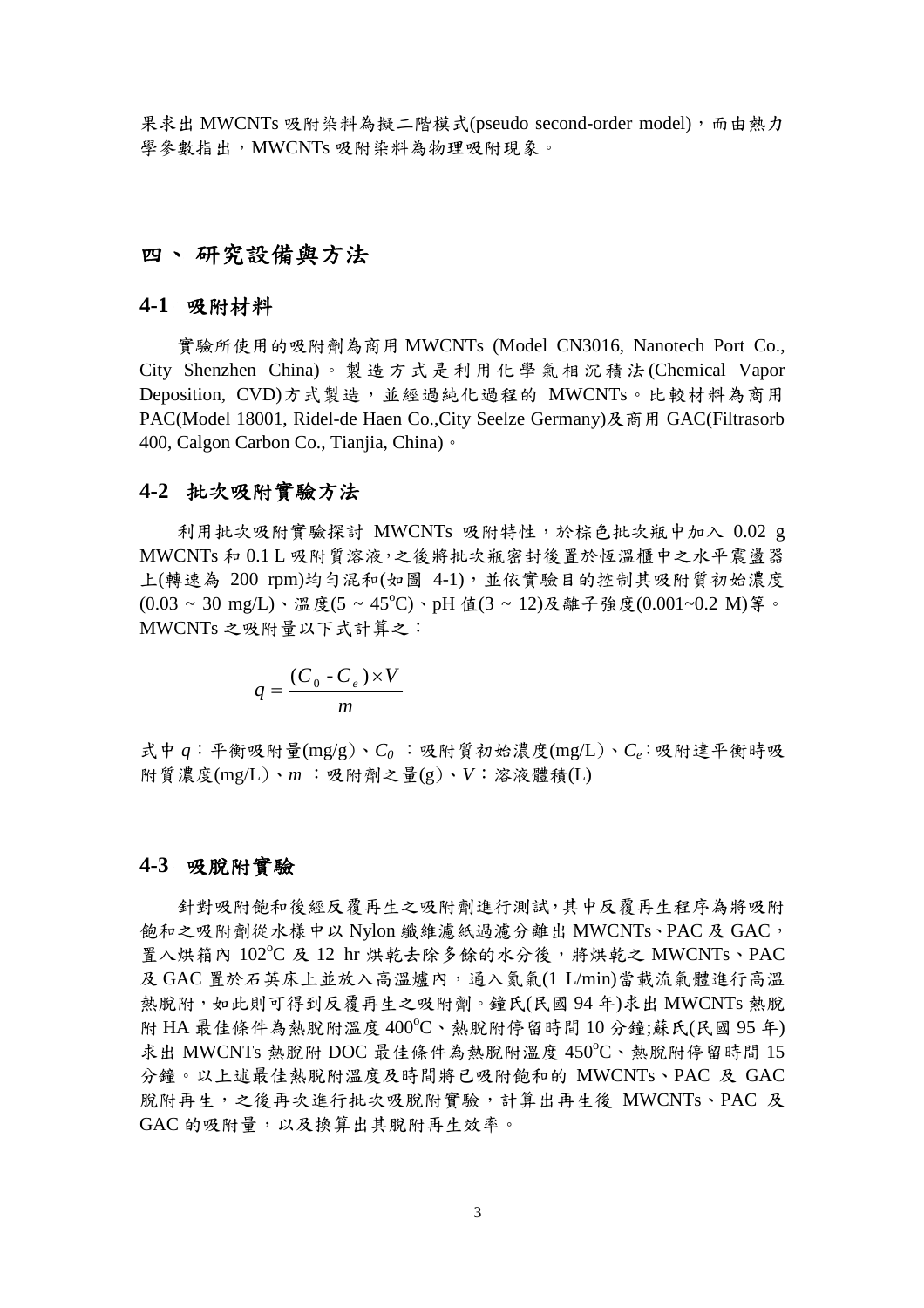#### **4-4** 管柱實驗

管柱吸附實驗是以連續進流方式進行,實驗所使用之反應器為訂製之玻璃 管,中間及頭尾均有玻璃濾片用以承載 MWCNTs 並確保吸附劑不外漏。將玻璃 管安裝好後先以超純水填滿,排出管內空氣減少氣泡對吸附效果的影響,並利用 恆溫箱的裝置,控制整個實驗過程反應器之溫度。進行吸附實驗前,先以超純水 試跑並調整好流量再換上實驗欲吸附之 HA 連續進流。進流方式是利用蠕動馬達 以負壓方式由下往上進流,並於一定時間以棕色採樣瓶採集進、出流水進行分析 工作。吸附量的計算是由實驗所求得之貫穿曲線,並由進出流濃度、吸附劑填充 克數與流量經由下式求得(王維鵬, 民國 94 年):

$$
q = \frac{1}{m} \int_0^t Q \cdot (C_{in} - C_{\text{eff}}) dt
$$

式中 *Cin* :進流吸附質濃度(mg/L)、*Ceff*:出流吸附質濃度(mg/L)、*m*:吸附劑之 量(g)、*Q*:進流流量(L/min)、*t*:時間(min)



圖 4-1 批次實驗裝置圖

圖 4-2 管柱實驗裝置圖

### 五、 結果與討論

## **5-1** 奈米碳管特性分析

由分析 CNTs 的特性,可了解碳管的物理及化學特性,進而探討材料特性對 吸附造成影響。以下進行比表面積(BET)、熱重分析(TGA)、表面官能基(FTIR)、 表面官能基定量(Boehm titration)及界達電位(Zeta potential)等分析針對 MWCNTs 表面及結構進行一探討: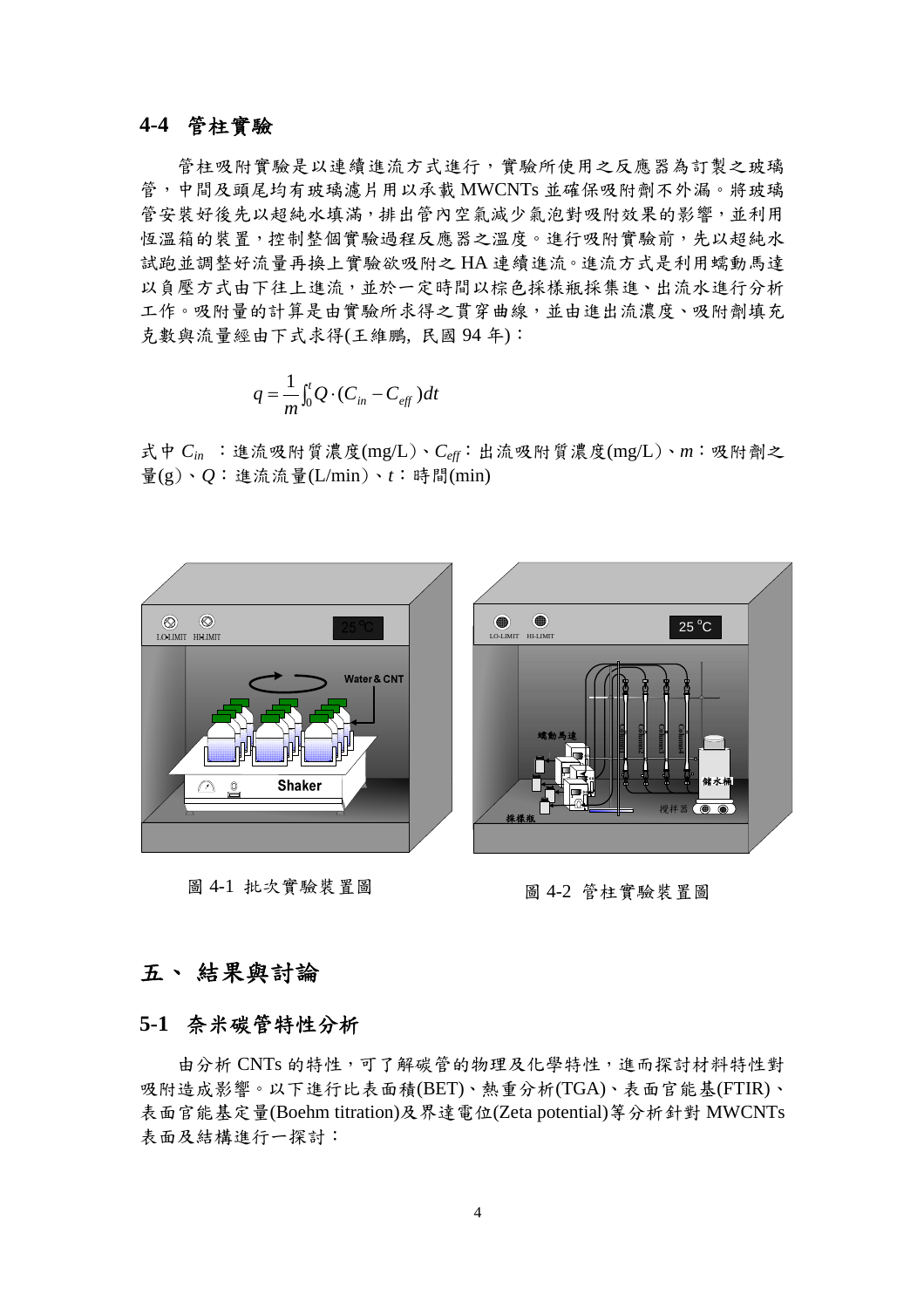#### **1.** 比表面積分析**(BET)**:

圖 5-1 為 MWCNTs 孔洞分佈圖(pore size distribustion, PSD), MWCNTs 有兩個主要分佈波峰,應為管腔中主要的孔洞(inner cavities)大小介於 2~4 nm 間及碳管間糾結之堆積孔介於 7~20 nm。由表 5-1 所示, MWCNTs 其孔洞體 積(pore volume, PV)以>10 nm 最多, 佔 58.5%, 5-10 nm 其次, 而 2-5 nm 最少。 此外, MWCNTs 之比表面積為 507m<sup>2</sup>/g, 比 PAC 及 GAC 都還要小。

#### **2.** 熱重量分析**(TGA)**:

由 TGA 分析顯示(圖 5-2), MWCNTs 於 500~620°C 有明顯的氣化現象, 所以熱脫附再生實驗所設定的溫度應以不超過此溫度為原則,以防破壞 MWCNTs 的結構或改變其原有的性質。MWCNTs 之熱重損失最後剩 7.21%, 藉此可計算出 MWCNTs 的純度為 92.79%。

#### **3.** 表面官能基測定**(FTIR)**:

表面官能基測定主要以 FTIR 圖譜來觀察,如圖 5-3 所示, MWCNTs 有 四個吸收峰,波數為 3750 cm<sup>-1</sup> 的 hydrogen-bonded (-OH)、1550 cm<sup>-1</sup> 的 quinones (–CH=CH–)、1200 cm<sup>-1</sup> 為 carboxylic acids (–COOH)的-C=O stretch 和-OH bonding 及 1000 cm<sup>-1</sup> 為 phenolic groups 的 C-OH stretch 的吸收峰 (Fanning and Vannice, 1993)。

#### **4.** 界達電位測定**(Zeta potential)**:

表面官能基所帶來的效應,會使得 MWCNTs 界達電位之等電位點(IEP) 改變(Li, et al., 2003)。圖 5-4 所示, MWCNTs 之 pHiep 為 5.0。界達電位顯示 在 pH<sub>iep</sub> 以下時, MWCNTs 表面帶有正電官能基團;於 pH<sub>iep</sub> 以上時,則表面 帶有負電官能基團。

#### **5.** 表面官能基定量**(Boehm titration)**:

由於 FTIR 分析僅能對於官能基做初步的定性分析,所以又對於改質前 後的 MWCNTs 進行表面官能基定量分析的探討。利用 Boehm 滴定法(Boehm, 1994)對 MWCNTs 量測之總酸基(total acidity)含量為 0.3 mmol/g,總鹼基(total basicity)含量為0.2 mmol/g。這表示出MWCNTs的表面酸基較多,與MWCNTs 表面界達電位以負電型態存在的結果相契合。因為 MWCNTs 其表面帶有酸 基,對去除酸性有機物質將會有些負面影響。

|               | Pore volume<br>Surface area |                | Avg. pore<br>diameter | % of total pore volume in stated<br>pore size range (nm) |          |      |  |
|---------------|-----------------------------|----------------|-----------------------|----------------------------------------------------------|----------|------|--|
| Adsorbents    | $(m^2/g)$                   | $\rm (cm^3/g)$ | (nm)                  | $2 - 5$                                                  | $5 - 10$ | >10  |  |
| <b>MWCNTs</b> | 507                         | 1.06           | 7.84                  | 19.7                                                     | 20.0     | 58.5 |  |
| <b>PAC</b>    | 852                         | 2.46           | 0.52                  | 55.3                                                     | 18.2     | 26.4 |  |
| <b>GAC</b>    | 970                         | 0.51           | 1.57                  | 83.8                                                     | 10.3     | 5.9  |  |

表 5-1 吸附材料之比表面積及孔洞特性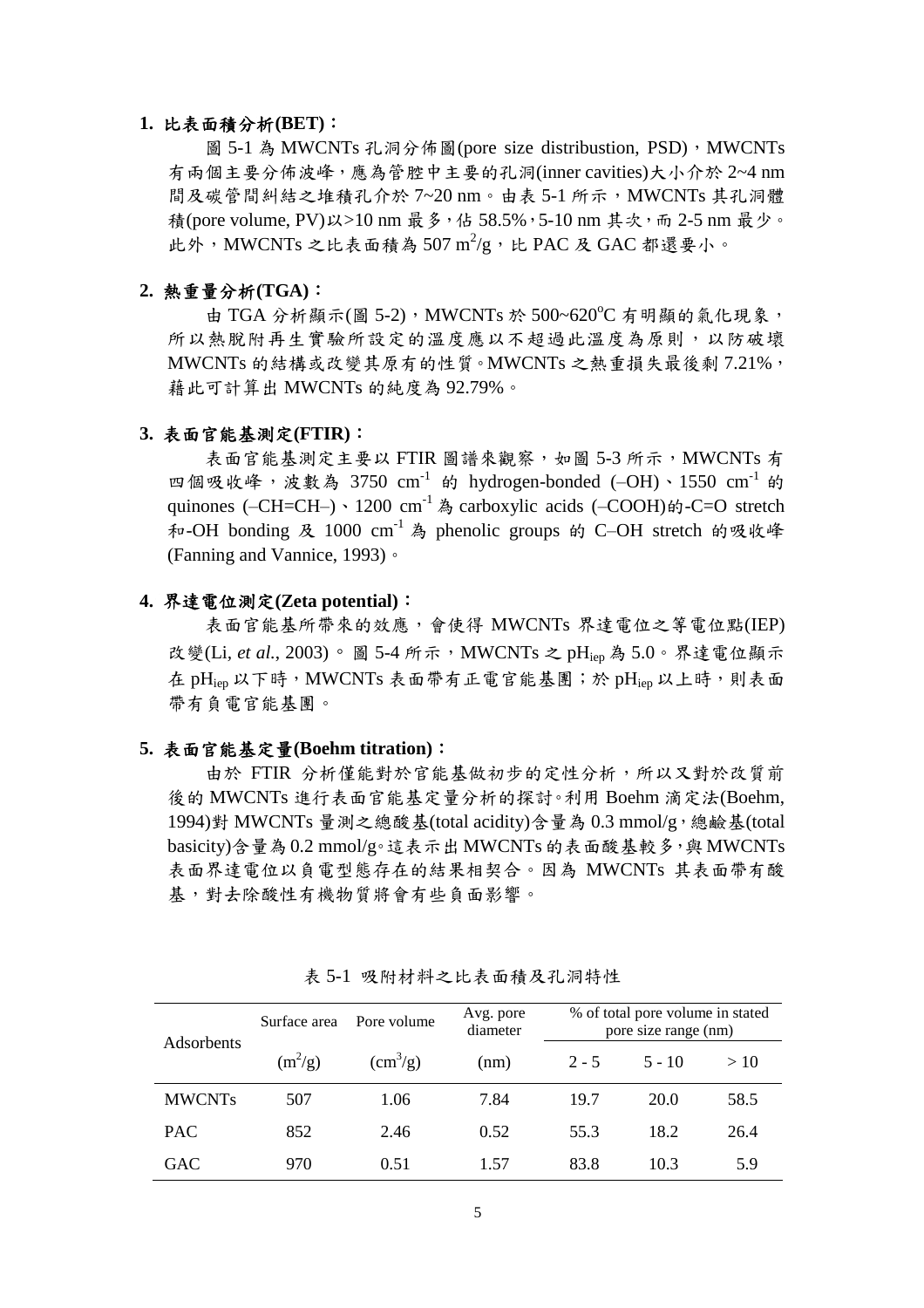



#### **5-2** 批次吸附

#### **1.**時間及初始濃度影響

圖 5-5 為初始濃度 10 及 30 mg/L 的吸附平衡動力曲線,當 HA 初始濃度為 10 mg/L 時,吸附平衡所需的時間約為 11 小時,而當 HA 初始濃度為 30 mg/L 時,吸附平衡所需的時間約為10小時。其結果說明由於當吸附濃度增加時,吸 附質被吸附於吸附劑上之機會增加,而導致達平衡時間加快。由另一方面來說, 吸附作用是吸附質擴散至吸附劑表面的過程。當濃度越高時,所產生之驅動力 越大,擴散速率也變大,相對的吸附所需達平衡的時間相對減少。

為了解吸附量隨時間變化的關係,以求得吸附平衡所需的時間,作為後續 吸附平衡時間的選擇及動力參數的求取。如圖 5-6 所示, MWCNTs 吸附 DOC 時間約 70 分鐘趨於飽和,至 120 分鐘後達到完全飽和,最終吸附量為 2.020 mg/g。如圖 5-7 所示, MWCNTs 吸附 AOC 時間約 90 分鐘趨於飽和, 至 120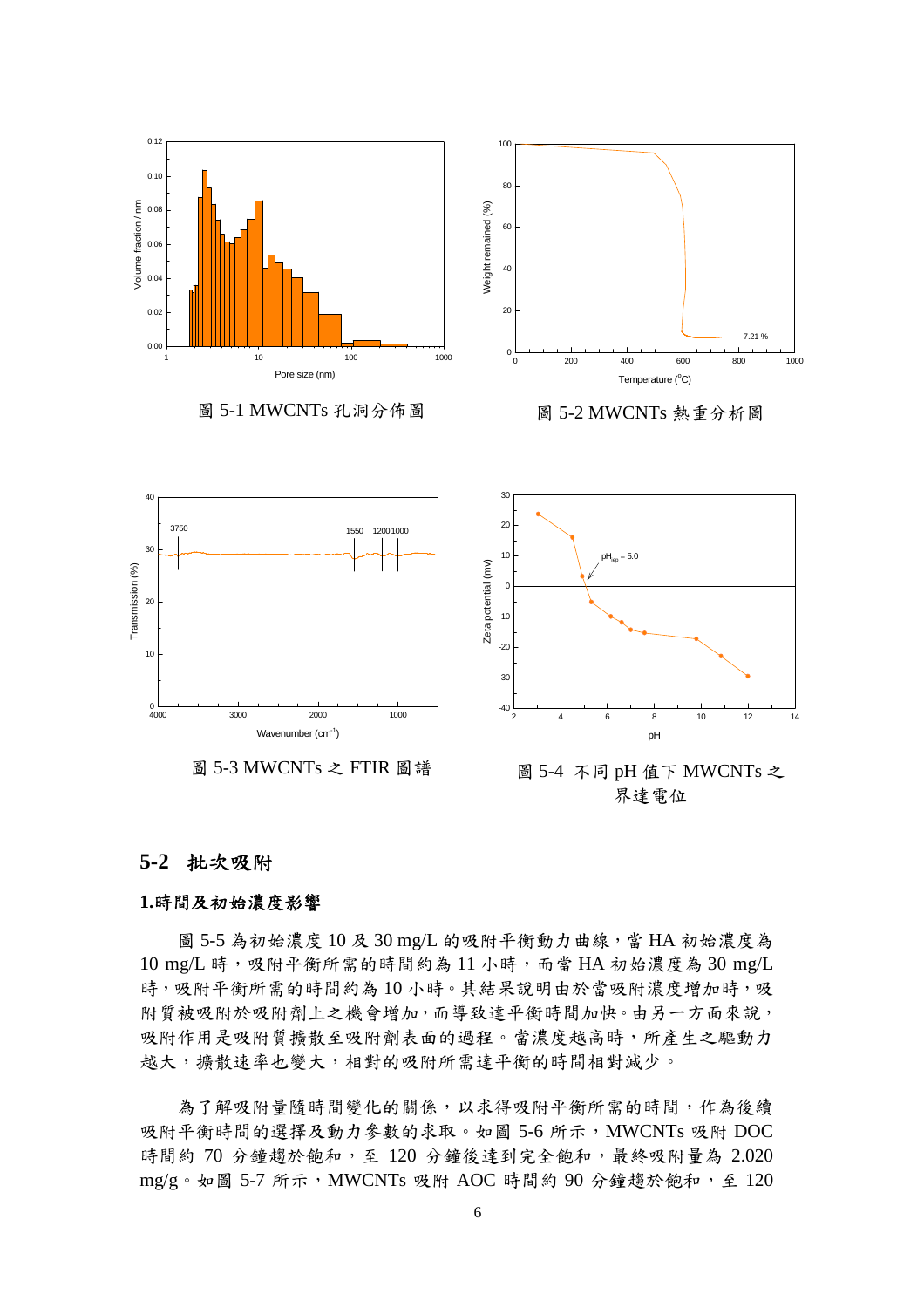分鐘後達到完全飽和,最終吸附量為 0.138 mg/g。半生期(*t50*)為吸附達最終吸附 量一半時所需之時間,由計算可得 MWCNTs 吸附 HA 之 *t<sup>50</sup>* 為 0.13 min、DOC 之 *t<sup>50</sup>* 為 3.5 min 及 AOC 之 *t<sup>50</sup>* 為 8.4 min。結果顯示 MWCNTs 吸附 HA 速度較 吸附 DOC 快速,吸附 DOC 又比 AOC 快,原因應為 HA 之濃度較 DOC 高、驅 動力大,達到平衡的時間較少所致。



圖 5-5 MWCNTs 對 HA 之吸附動力曲線

圖 5-6 MWCNTs 對 DOC 之吸附動 力曲線



圖 5-7 MWCNTs 對 AOC 之吸附動力曲線

#### **2.**不同分子量影響

在各類有機物之分子量分佈情形,以 HA 為例,溶解性有機碳主要分佈於 分子量數千的範圍,生成的消毒副產物主要分佈的範圍是在分子量 1,000~5,000 之間(張裕和, 民國 85年), 所以本研究針對不同 HA 分子量(<1k, 1~5k, 5~10k) 的吸附效能做更進一步的研究,探討分子量的影響。圖 5-8 為 MWCNTs 吸附 不同 HA 分子量的等溫吸附曲線圖,其中 HA 分子量小於 1k 之吸附量為最高, 其次為 1~5k,最差的是 5~10k,由結果可以發現 MWCNTs 的吸附量隨著 HA 分子量的減少而有增加的趨勢。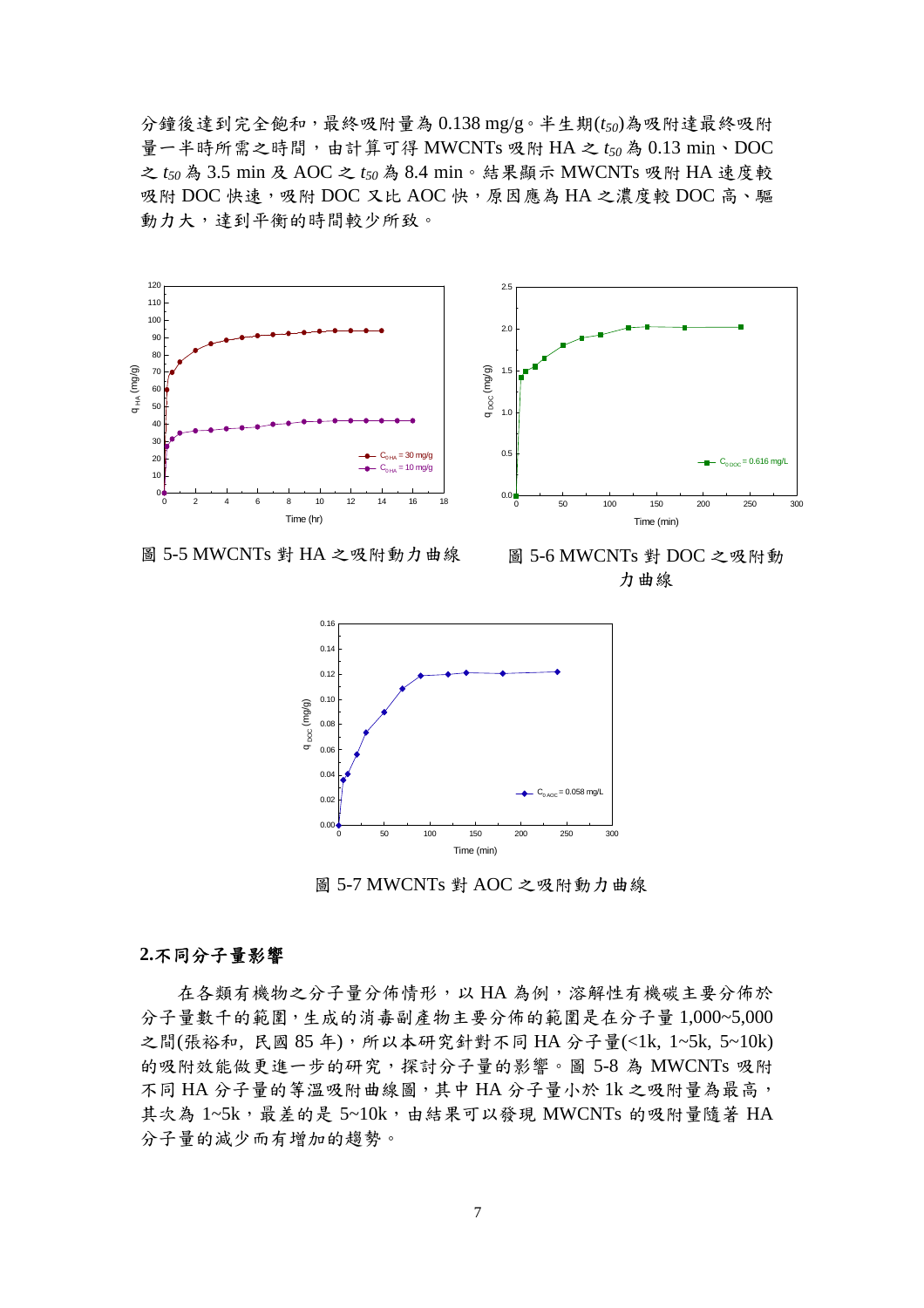#### **3.**等溫吸附平衡實驗

等溫吸附結果顯示如圖 5-8~10 所示,於 25°C 下 MWCNTs 吸附 HA(1~5k) 吸附量為 12.897 ~ 34.378 mg/g、DOC 量為 3.174 ~ 10.380 mg/g 與 AOC 量為 0.100 ~ 0.193 mg/g。將實驗結果分別以 Langmuir 及 Freundlich 等溫吸附模式模 擬 MWCNTs 對 HA、DOC 及 AOC 之吸附容量,如表 5-2 所示。以 Freundlich 吸附方程式模擬結果顯示,1/n 值均小於 1,表示 MWCNTs 有利 HA、DOC 及 AOC 吸附。此兩種等溫吸附模式均可以描述 MWCNTs 吸附有機物行為,其中 又以 Langmuir 具較高  $R^2$  值。Langmuir 屬於單層吸附, 吸附劑表面具有分布均 勻的吸附位置,且每一位置可吸附一個分子,而 Freundlich 屬於多層的吸附, 吸附劑表面具有各種不同之吸附位置。由於 MWCNTs 的結構為多層的碳材料, 碳表面及堆積孔部分可能具有各種不同的吸附位置,單層及多層的吸附都可能 發生。

14



圖 5-8 MWCNTs 吸附不同分子量 HA 等

#### 溫吸附實驗

 $C_{\rm e,DC}$ (mg/L) 0.0 0.5 1.0 1.5 2.0 2.5 3.0 qe DOC (mg/g)  $0.0$ 2 4 6 8 10 12 Langmuir model

圖 5-9 MWCNTs 吸附 DOC 等溫吸 附實驗



圖 5-10 MWCNTs 吸附 AOC 等溫吸附實驗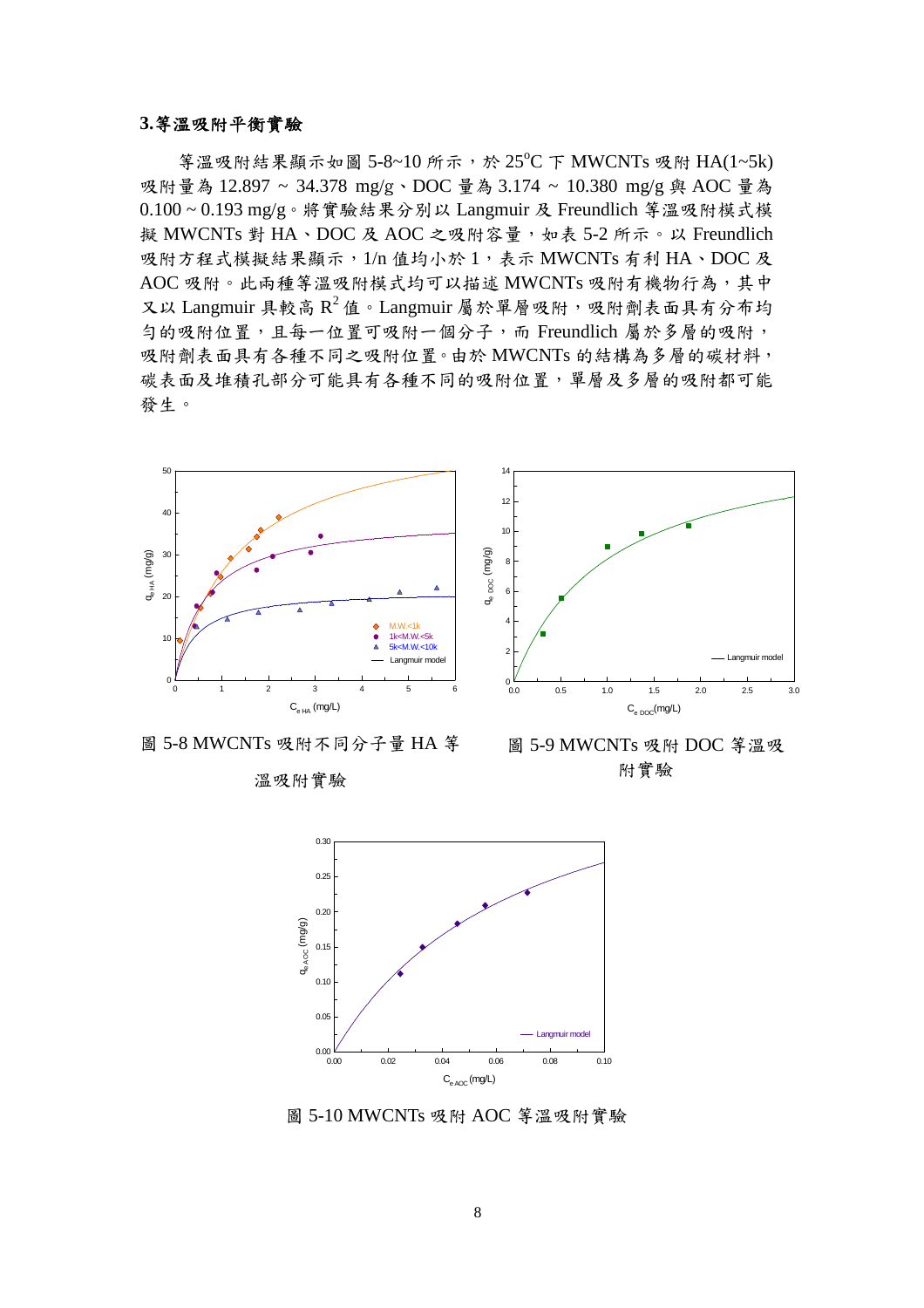| Adsorbates |         | Langmuir model |       |        | Freundlich model |       |  |
|------------|---------|----------------|-------|--------|------------------|-------|--|
|            | a       | b              | $R^2$ | K      | 1/n              | $R^2$ |  |
| HA         | 107.530 | 0.639          | 0.996 | 47.813 | 0.299            | 0.994 |  |
| DOC        | 26.138  | 0.465          | 0.976 | 7.840  | 0.665            | 0.937 |  |
| AOC        | 0.548   | 10.793         | 0.985 | 1.361  | 0.659            | 0.971 |  |

#### 表 5-2 MWCNTs 等溫吸附參數值

Unit:  $a \, (\text{mg/g})$ ,  $b \, (\text{L/mg})$ ,  $K \, ((\text{L/mg})^{1/n})$ 

#### **4.**溶液離子強度對吸附之影響

實驗結果如圖 5-11~13 所示,HA、DOC 及 AOC 吸附量皆於離子強度 0.001 ~ 0.010 M 時會驟增,HA 吸附量由 26.791 上升至 39.924 mg/g、DOC 吸附量由 0.930 上升至 2.139 mg/g、AOC 吸附量由 0.0388 mg/g 上升至 0.130 mg/g。其原 因可能是因為有機物分子與液相間之吸引力降低,使得有機物更易被 MWCNTs 所吸附。當 HA 溶液與 DOC 溶液中的離子強度分別至  $0.1$  M 及  $0.140$  M 以後, HA、DOC 與 AOC 吸附量( $q_e$ <sub>HA</sub> = 45.221 mg/g,  $q_e$ <sub>DOC</sub> = 2.925 mg/g,  $q_e$ <sub>AOC</sub> = 0.154 mg/g)達穩定,所以當離子強度達到此濃度時,MWCNTs 對 HA、DOC 及 AOC 吸附之影響不大。

#### **5.**溶液 **pH** 值對吸附之影響

由圖 5-14~16 中發現,在不同 pH 下 MWCNTs 吸附量隨初始 pH (pH<sub>in</sub>)增高 而有下降的趨勢,並且吸附量於等電位點 pH<sub>iep</sub> = 4.9 以上時吸附量驟降。HA 吸附實驗與 DOC 吸附結果之趨勢類似,因 HA 於操作上定義乃為溶於鹼不溶 於酸之物質,於低 pH 下顯出疏水的特性,增加在疏水性 MWCNTs 表面主動 吸附的力量,因此較易被吸附。探討吸附前後溶液 pH 值變化的情形, 如圖 5-17 所示,當 pH<sub>in</sub>為 4~8時,最終 pH 值(pHeg)會上升,原因可能是因為 CNTs 表 面之 OH 與水體中 DOC 發生離子交換的行為,所以 pHeq 會上升。而當 pH<sub>in</sub> = 8  $\sim$  10 時, pHeq 會下降, 原因可能是因為在此 pH 時, CNTs 表面帶負電荷並吸附 許多 H<sup>+</sup>,之後水中陽離子與 CNTs 表面之 H<sup>+</sup>發生離子交換行為,釋出許多 H<sup>+</sup> 降低了 pH。

由滴定結果圖 5-18 顯示, DOC 之於 pH<sub>in</sub> = 3 開始隨 pH<sub>in</sub> 增加, DOC 之負 電量也隨之增加,所以當 pH 上升,水中 OH-與 DOC 對 MWCNTs 表面位址競 爭行為增強,造成 MWCNTs 對 DOC 吸附量減少。於圖 5-18 中又可發現, pH<sub>in</sub>  $= 4$ ~7 及 9~10 之間,  $DOC \geq \hat{\theta}$  電荷增加之斜率較大, 與吸附量比較(圖 5-15) 可發現 DOC 吸附量於此 pHin 區間下降斜率也很大。並且由界達電位得知 MWCNTs 隨 pHin 增加而其表面負電荷增加,MWCNTs 表面上的含氧官能基解 離而趨離子化,故帶酸性官能基之有機物易隨 pHin 增加而使得 MWCNTs 與有 機物間的排斥力(repulsive force)增加,對吸附有機物不利(Peng*, et al.*, 2003)。由 上述結果可瞭解,pHin對 MWCNTs 及 DOC 之特性以及對吸附有很大的影響。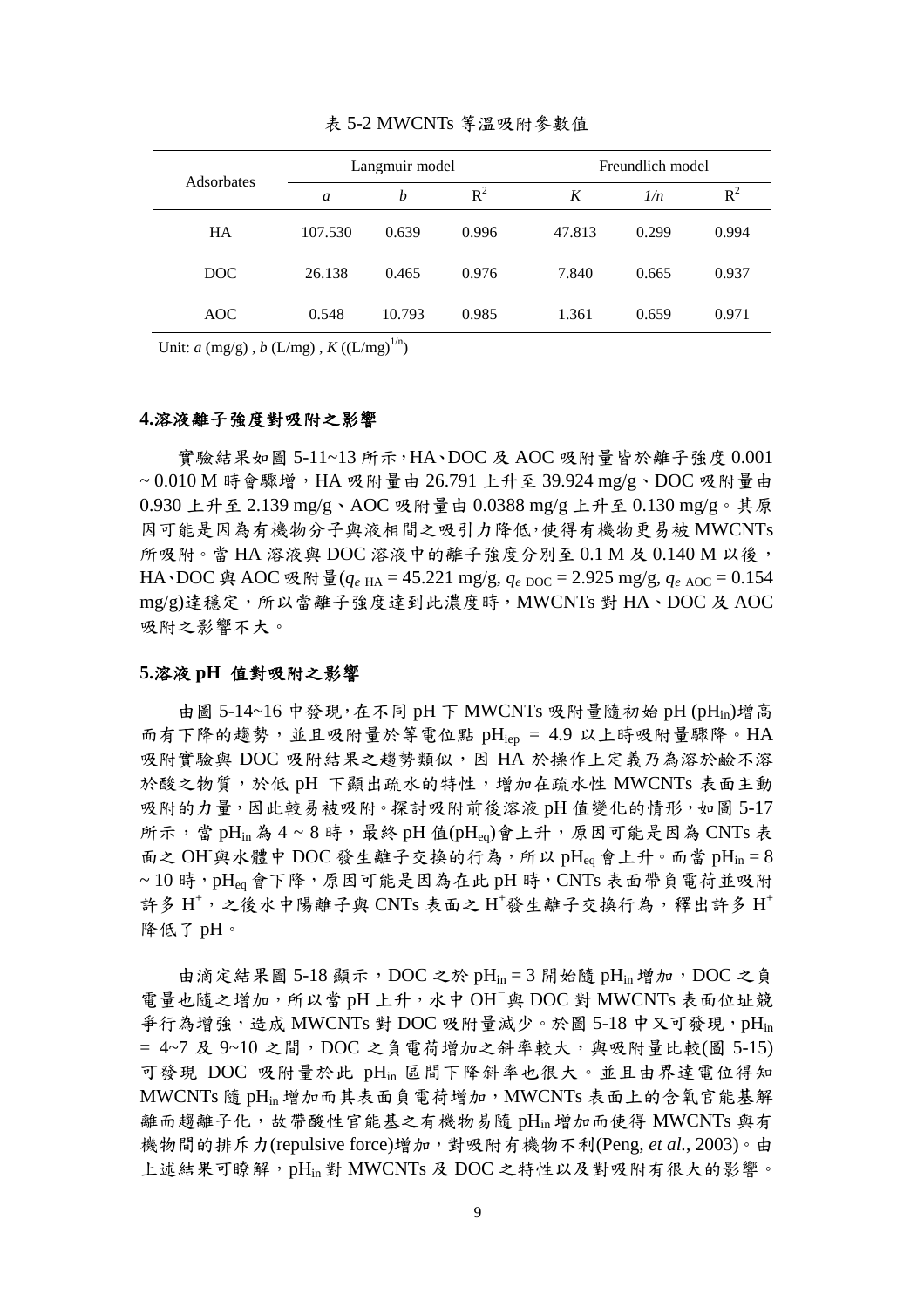

10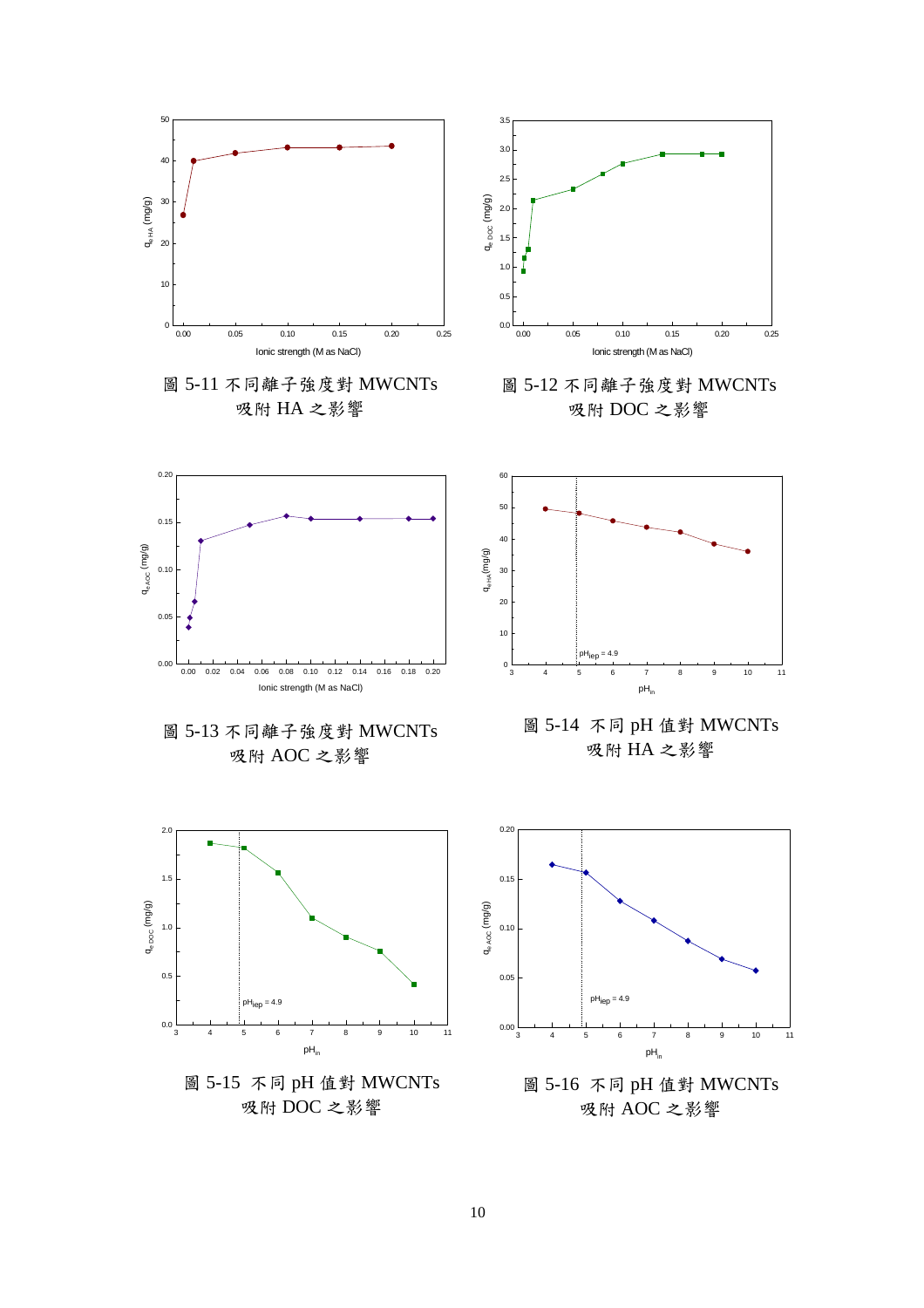

圖 5-17 MWCNTs 吸附前後 pH 值 之變化



圖5-18 不同pH下DOC之電荷量

#### **6.**溫度對吸附之影響

圖 5-19~21 可瞭解溫度變化從 5 至 45°C 時吸附量隨著溫度升高而下降,由 HA 平衡濃度 6 mg/L 來看, MWCNTs 從 86.19 mg/g 下降至 66.48 mg/g;由 DOC 平衡濃度 1.0 mg/L 來看, MWCNTs 吸附 DOC 吸附容量從 10.510 mg/g 下降至 6.550 mg/g; 由 AOC 平衡濃度 0.040 mg/L 來看,吸附 AOC 從 0.195 mg/g 下降 至 0.148 mg/g,由此結果看出溫度的提升會導致 MWCNTs 吸附有機物的效率 降低,可能原因由於溫度的改變而造成吸附劑表面吸附特性的影響而使吸附勢 能降低,同時溫度的提昇也可能導致 MWCNTs 吸附速率及脫附速率的改變, 而造成吸附容量的降低。



圖 5-19 MWCNTs 於不同溫度下 吸附 HA 平衡曲線



圖 5-20 MWCNTs 於不同溫度下 吸附 DOC 平衡曲線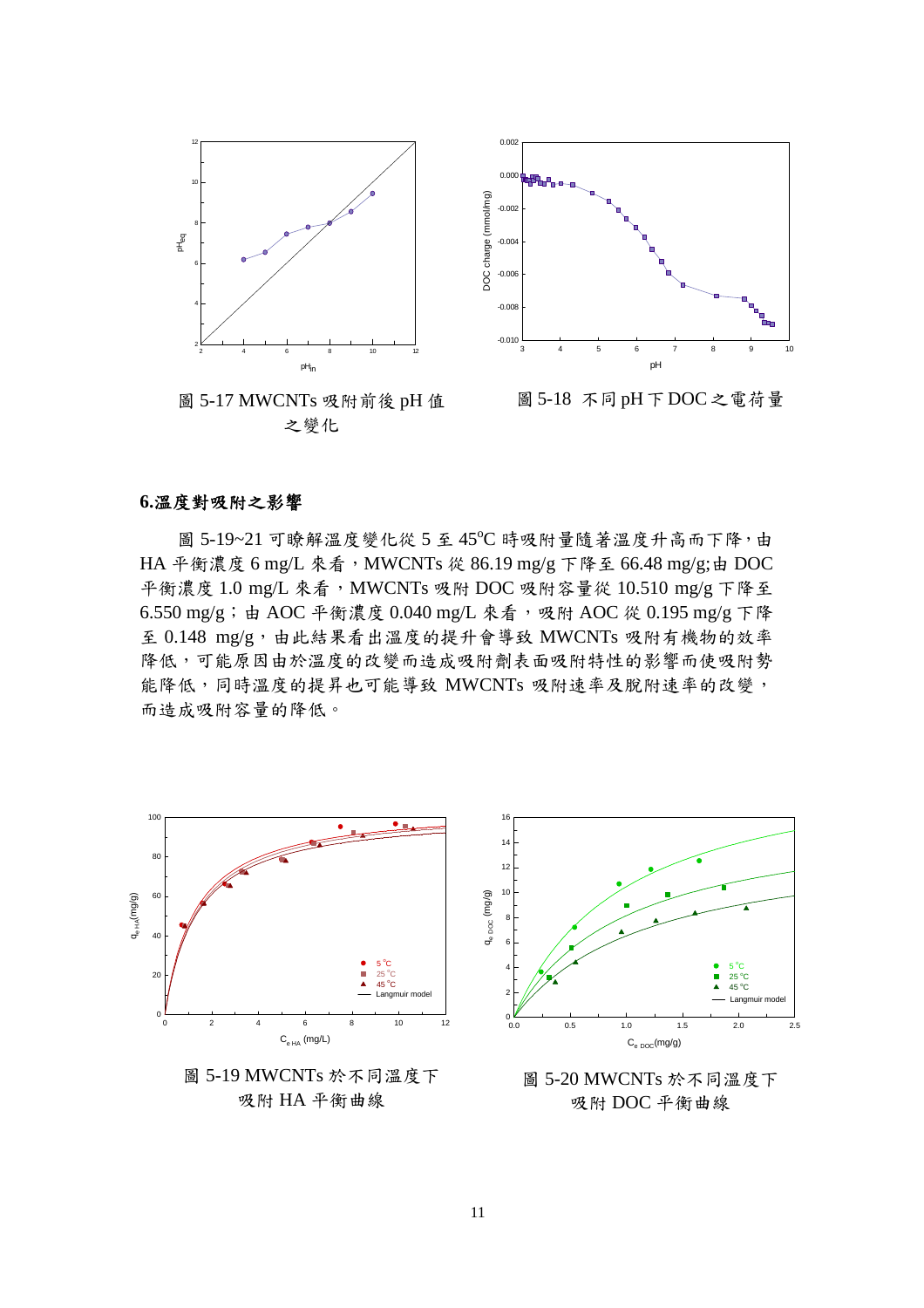

圖 5-21 MWCNTs 於不同溫度下吸附 AOC 平衡曲線

#### **7.**動力學及熱力學分析

吸附過程動力學研究是實際應用的基礎條件之一,將 MWCNTs 對水中 HA、DOC 及 AOC 進行不同溫度下之動力吸附研究,來計算求出動力學參數。 以擬一階動力方程式(pseudo-first order kinetic model)計算MWCNTs其吸附動力 機制(Ho and McKay, 1998),結果如表 5-3 所示,吸附速率(*k1*)隨溫度上升而增 加,且吸附 HA 較 DOC 快速。由活化能(*Ea*)分析結果顯示(見表 5-3),HA、DOC 與 AOC 活化能大小分別為 7.802、12.087 及 7.487 kJ/mol, 皆小於 20 kJ/mol, 表示吸附過程中,吸附的速率主要是靠擴散的機制所影響(Sismanoglu and Pura,  $2001$ )。

由熱力學參數(ΔH<sup>o</sup> (enthalpy change)、ΔG<sup>o</sup>(free energy change)及 ΔS<sup>o</sup>(entropy change),可知熱能的提供對吸附反應的影響,即吸附含量提高亦或是減少。若  $\Delta G^{\rm o}$ <0,吸附反應為自發性(spontaneous); $\Delta H^{\rm o}$ >0,判別反應為吸熱反應, $\Delta H^{\rm o}$ <0 判別反應為放熱反應。經由計算,結果如表 5-4 所示,MWCNTs 吸附 HA、 DOC 及 AOC 之 ΔH<sup>o</sup> 分別為-0.419、-0.505 及-0.300 kcal/mol, 三者皆為負值, 表示吸附 HA、DOC 及 AOC 過程為放熱反應;又 ΔG<sup>o</sup>為負值,表示反應為自 發性; ΔS°>0,表示在固液介面之間, MWCNTs 與有機物有好的親和力, 利於 吸附反應(Dursun and Kalayci, 2005)。

| Adsorbates | Temperature $(^{\circ}C)$ | k <sub>I</sub> | Ea     | $R^2$ |
|------------|---------------------------|----------------|--------|-------|
|            | 5                         | 0.006          |        | 0.985 |
| <b>HA</b>  | 25                        | 0.007          | 7.802  | 0.976 |
|            | 45                        | 0.010          |        | 0.990 |
|            | 5                         | 0.029          |        | 0.980 |
| DOC        | 25                        | 0.047          | 12.087 | 0.984 |
|            | 45                        | 0.055          |        | 0.923 |
|            | 5                         | 0.028          |        | 0.977 |
| <b>AOC</b> | 25                        | 0.033          | 7.487  | 0.986 |
|            | 45                        | 0.040          |        | 0.933 |

表 5-3 MWCNTs 於各溫度下之擬一階吸附動力參數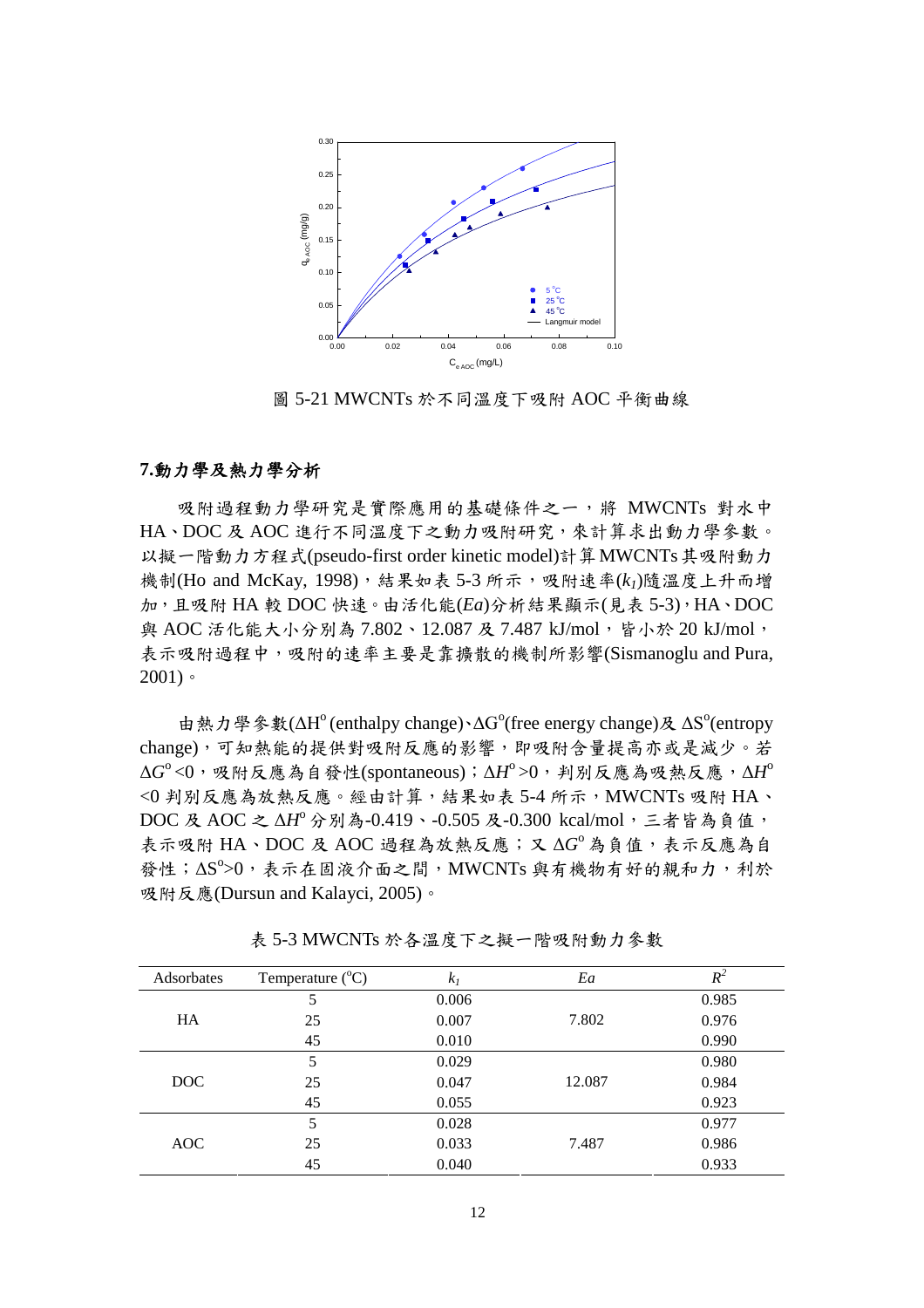| Adsorbates | Temperature | $K_0$  | $\Delta G^{\circ}$ | $\Delta H^{\circ}$ | $\Delta S^{\circ}$ |
|------------|-------------|--------|--------------------|--------------------|--------------------|
|            | $\rm ^{o}C$ |        | kJ/mol             | kJ/mol             | $J/mol-K$          |
|            | 5           | 12.371 | $-1.389$           | $-0.419$           | 3.489              |
| <b>HA</b>  | 25          | 12.375 | $-1.490$           | $-0.419$           | 3.594              |
|            | 45          | 11.252 | $-1.530$           | $-0.419$           | 3.494              |
|            | 5           | 3.010  | $-2.547$           | $-0.505$           | 9.162              |
| DOC.       | 25          | 2.675  | $-2.437$           | $-0.505$           | 8.179              |
|            | 45          | 2.396  | $-2.310$           | $-0.505$           | 7.263              |
|            | 5           | 2.029  | $-1.636$           | $-0.300$           | 4.805              |
| <b>AOC</b> | 25          | 1.916  | $-1.611$           | $-0.300$           | 4.401              |
|            | 45          | 1.771  | $-1.511$           | $-0.300$           | 3.807              |

表 5-4 MWCNTs 吸附 HA、DOC 及 AOC 之熱力學模擬參數值

#### **8.**奈米碳管與活性碳吸附效能比較

以 Langmuir 模式求取其最大的吸附容量 a 值來探討, 如表 5-5 所示, 吸附 HA 之效果為 MWCNTs > PAC > GAC; 吸附 DOC 則是 MWCNTs > GAC。整體 而言,MWCNTs 之吸附量比活性碳來的高。由上述結果可知,MWCNTs 比表 面積小於活性碳的比表面積(見表 5-1),但是 MWCNTs 吸附有機物的吸附容量 大於活性碳,這可能是因為有以下幾點原因造成:1.MWCNTs 其孔洞分佈範圍 較活性碳大,針對水中各種大小有機分子之吸附能力較大(如圖 5-22 所示);2. 吸附劑表面的官能基所造成的影響: 活性碳表面官能基種類眾多,對吸附有機 物有負面之影響,而 MWCNTs 表面無官能基,比 GAC 較能夠吸附水中有機物 質(如圖 5-23 所示)。3.吸附劑表面帶電,影響吸附有機物的能力,由 5-1 節所 述, MWCNTs 表面總酸基為 0.3 mmol/g, 而 GAC 為 0.7 mmol/g; MWCNTs 總 鹼基為 0.2 mmol/g,而 GAC 為 0.1 mmol/g。MWCNTs 表面所帶陽離子較 GAC 高,而陰離子較 GAC 少,因此 MWCNTs 與多帶負電荷之有機物之間的吸引力 較 GAC 大,且排斥力較 GAC 小。



圖 5-22 MWCNTs 及 GAC 之孔洞分 佈圖



圖 5-23 MWCNTs 及 GAC 之 FTIR 圖譜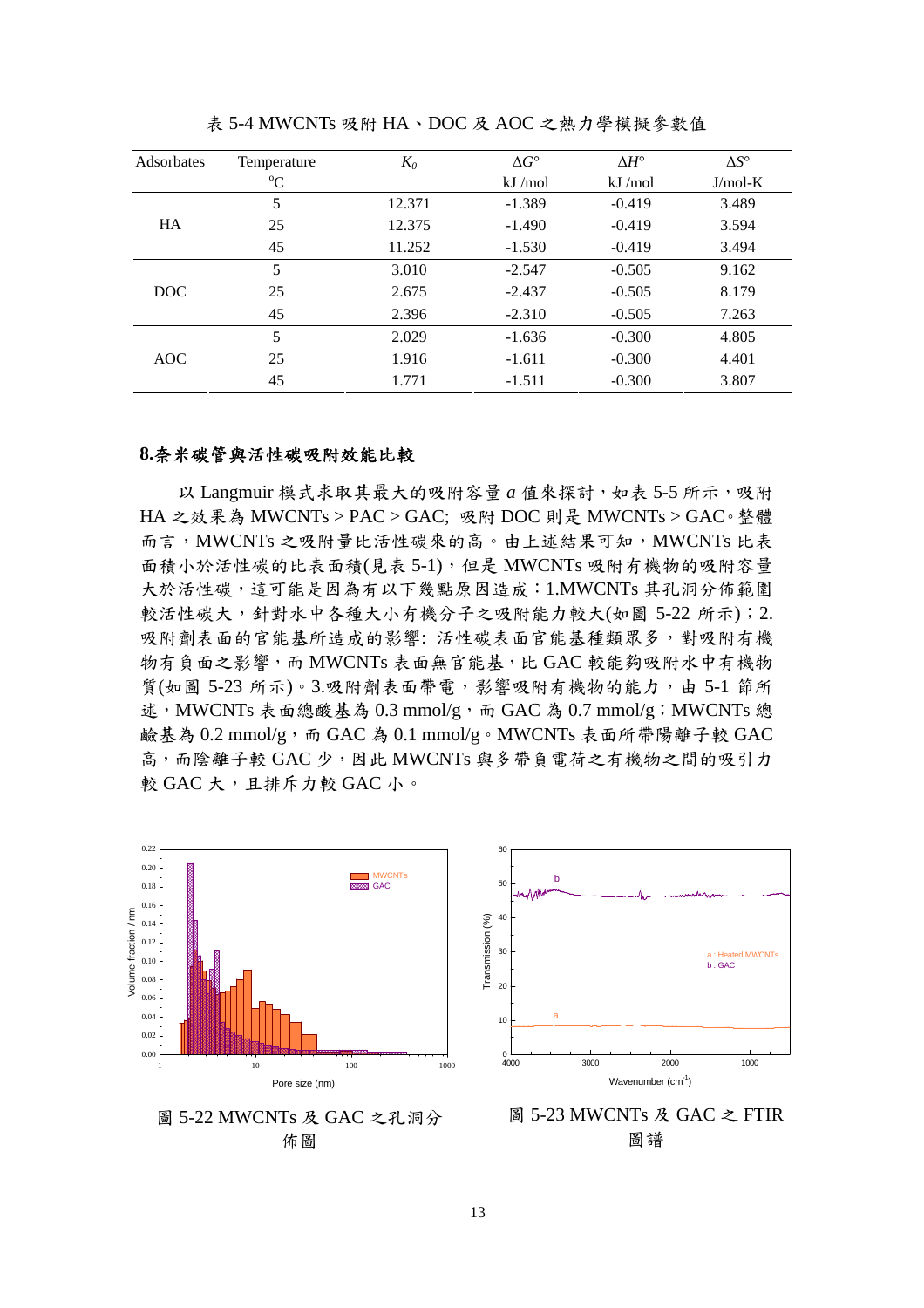| Adsorbates | Adsorbents    | Langmuir model |        |       |       | Freundlich model |       |  |
|------------|---------------|----------------|--------|-------|-------|------------------|-------|--|
|            |               | a              | b      | $R^2$ | K     | 1/n              | $R^2$ |  |
|            | <b>MWCNTs</b> | 107.53         | 0.639  | 0.996 | 47.81 | 0.299            | 0.994 |  |
| <b>HA</b>  | <b>PAC</b>    | 42.37          | 0.221  | 0.990 | 13.45 | 0.321            | 0.871 |  |
|            | <b>GAC</b>    | 18.02          | 0.052  | 0.964 | 1.90  | 0.521            | 0.982 |  |
| <b>DOC</b> | <b>MWCNTs</b> | 26.138         | 0.465  | 0.976 | 7.840 | 0.665            | 0.937 |  |
|            | <b>GAC</b>    | 14.710         | 0.372  | 0.949 | 3.865 | 0.631            | 0.915 |  |
| <b>AOC</b> | <b>MWCNTs</b> | 0.548          | 10.793 | 0.985 | 1.361 | 0.659            | 0.971 |  |
|            | GAC           | 0.341          | 9.638  | 0.941 | 0.679 | 0.609            | 0.903 |  |

表 5-5 MWCNTs 與活性碳等溫吸附參數值

Unit:  $a \, (\text{mg/g})$ ,  $b \, (\text{L/mg})$ ,  $K \, ((\text{L/mg})^{1/n})$ 

#### **5-3** 吸脫附再生實驗

MWCNTs 吸脫附再生實驗由圖 5-24 中顯示,進行 10 次脫附再生後的 MWCNTs 其對 HA 的脫附再生率為 46.94%。 由圖 5-25 顯示,進行 10 次脫附 再生後的 MWCNTs 其對 DOC 的脫附再生率為 65.10%。比較 MWCNTs 和 GAC 經多次脫附再生後,吸附 HA、DOC 及 AOC 之再生率,由實驗結果中可發現(如 圖 5-24 與 5-25) MWCNTs 於第一、二次再生後其脫附再生率皆高於 82 %,於 第四次再生以後,其吸附量逐漸趨於平衡,約 65~66%。PAC及 GAC 第一、 二次再生後其脫附再生率分別約 73%與 60%,再生後之吸附量則非常小,到第 十次時吸附 HA 僅 10 mg/g, 而吸附 DOC 只有 0.25 mg/g。

比較熱脫附損失量,來評估吸附劑之耐久性,MWCNTs 平均每次重量損失 為 2.7 %,總重量損失量佔總重量之 26.5 %;而 GAC 平均每次重量損失為 6.4 %,總重量損失量佔總重量之 64.0 %,且 GAC 在前三次再生時,重量損失皆 大於 10 %,由此可知 GAC 於脫附初期較不耐高溫處理,且較 MWCNTs 不耐 久。綜合上述結果,MWCNTs 應用於吸脫附水中 DOC 之效果優於 GAC,並且 具有再生吸附劑之潛力。





圖 5-25 MWCNTs 與 GAC 脫附 DOC 之再生效率比較

圖 5-24 MWCNTs 與 PAC 脫附 HA 之再生效率比較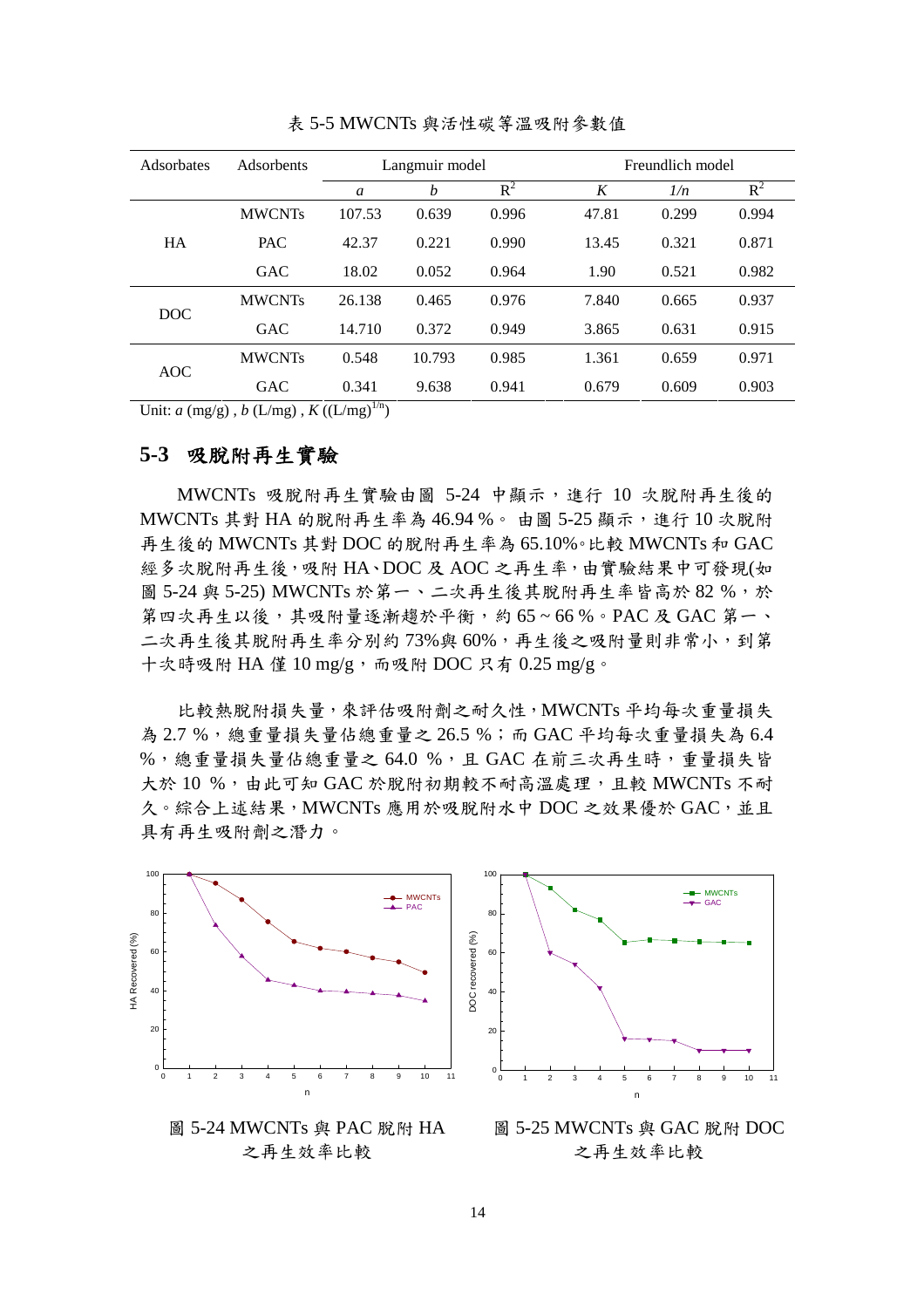### **5-4** 管柱實驗

#### **1.**不同濃度之管柱實驗

由上述實驗可發現雖然 GAC 之比表面積遠大於 MWCNTs,但吸附量卻較 小,因此推測其平均孔徑及孔洞體積是影響吸附量因素一,因此在不同濃度實 驗中加入比表面積及孔洞分佈均相似之 GAC 做比較。不同濃度分別為進流 0.5、1.0、1.5、2.0、2.5、3.0 mg/L。圖 5-26 及圖 5-27 分別為將實驗值代入 Langmuire 及 Freundlich 模式而得。在兩種模式模擬下,均能有效模擬實驗情形以 Freundlich 模擬略好,可能為實驗濃度範圍小,未達到飽和吸附量所致。從圖 中也可看出吸附量為 MWCNTs > GAC 之趨勢。有學者(Tan, 2003)估算出 HA 之分子大小 1k 約等於直徑 1.14 nm,由此可推斷平均孔徑只有 1.02 nm 的 GAC 吸附效果會最差。

#### **2.**不同空床接觸時間實驗

實驗針對 MWCNTs 探討不同空床接觸時間對去除率及吸附量的影響,結 果如圖 5-28 所示。由圖看出 MWCNTs 吸附量與 EBCT 有良好的線性關係,吸 附量隨 EBCT 增加而上升。

#### **3.**不同徑高比實驗

實驗以 MWCNTs 做為吸附材, 以固定條件之 HA 進流,利用三種不同內 徑之管柱填充定量 MWCNTs 進行實驗,徑高比分別為 2.33、1.00、0.29。可發 現增加徑高比對破出曲線無明顯影響,只約略增加破出百分比。結果如圖 5-29 所示,經過前 300 個床體積時,三種不同徑高比對破出曲線均無明顯的差異, 直到經過 600 個床體積後才有些微的差異,而在 1200 個在床體積時,徑高比  $0.29 \cdot 1.00$  及  $2.32$  時破出百分比分別為  $82 \cdot 85 \cdot 90\%$ 左右, 差距也,並不大, 這 與國內學者(王根樹等, 民國 85 年)利用填充定量活性碳於不同管徑之反應器, 進而探討迷你管柱尺寸之影響,得到相似的結果。



圖 5-26 Langmuir model 模擬

圖 5-27 Freundlich model 模擬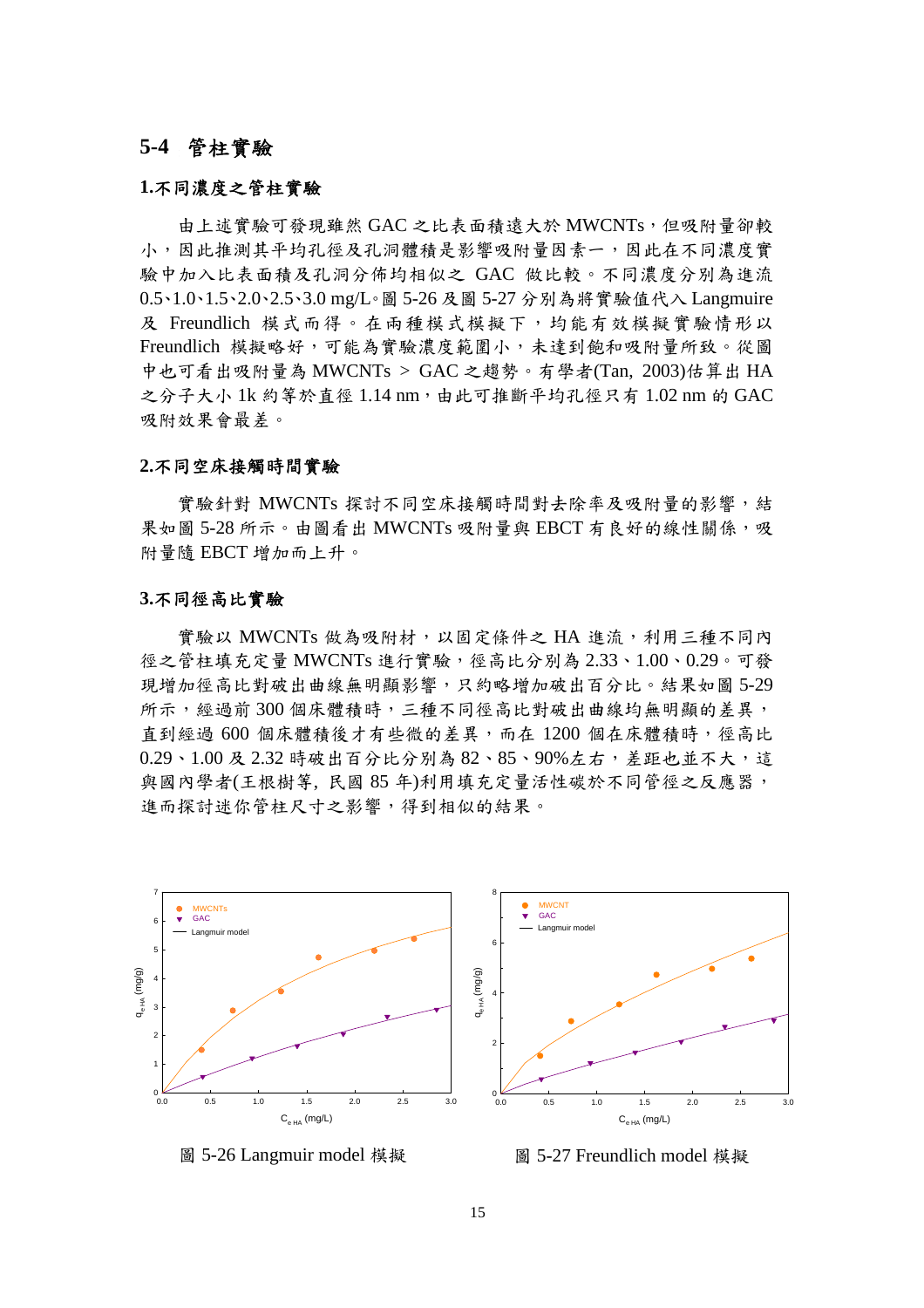

附量之關係圖

#### **5-5** 結論

本研究結論共分成批次吸附實驗、批次吸脫附實驗及管柱實驗等三部分分 別討論 MWCNTs 對水中 HA、DOC 及 AOC 的吸脫附特性。

#### **1.**批次吸附實驗

由 MWCNTs 吸附 HA、DOC 與 AOC 的實驗中發現,隨著溶液 pH、溫度、 HA 分子量減小、溶液初始濃度降低,MWCNTs 的吸附容量有增加的趨勢。溶 液中離子強度由 0.001 增加至 0.01 M as NaCl 時,對 HA、DOC 及 AOC 之吸附 量明顯地驟增,於 0.01 M as NaCl 之後增加量趨緩,影響程度降低。以 Langmuir 與 Freundlich 模式模擬 MWCNTs 吸附 HA、DOC 及 AOC 的等溫吸附實驗,結 果顯示 Langmuir 及 Freundlich 皆有良好之模擬結果,其中又以 Langmuir 較佳。 MWCNTs 吸附 HA、DOC 與 AOC 的活化能皆小於 20 kJ/mol,代表吸附的速率 主要是靠擴散的機制所影響。由熱力學研究的分析結果可知,MWCNTs 吸附 HA、DOC 及 AOC 是屬於自發、放熱行為反應。比較 MWCNTs、PAC 及 GAC 之吸附量,利用 Langmuir 模式求出三者之最大吸附容量 *a* 值,得到 MWCNTs > PAC > GAC, 顯示 MWCNTs 之吸附量比活性碳來的高。

#### **2.**吸脫附實驗

由實驗求取熱脫附條件得知,增加脫附溫度可增加再生吸附量,而脫附時 間對再生吸附量則無太大影響。比較 MWCNTs 與 GAC 之吸脫附能力, MWCNTs 於第一、二次脫附 DOC 後其再生率皆高於 82 %,於第四次脫附以後, 其吸附量逐漸趨於平衡,約 65~66%。GAC 第一、二次脫附 DOC 後其再生率 約 54~60%,於第四次脫附以後再生率逐漸趨於平衡,且吸附量則非常小,約  $0.25$  mg/g。經十次吸脫附後, MWCNTs 其對 HA 的脫附再生率為 46.94%,對 DOC 的脫附再生率為 65.10%。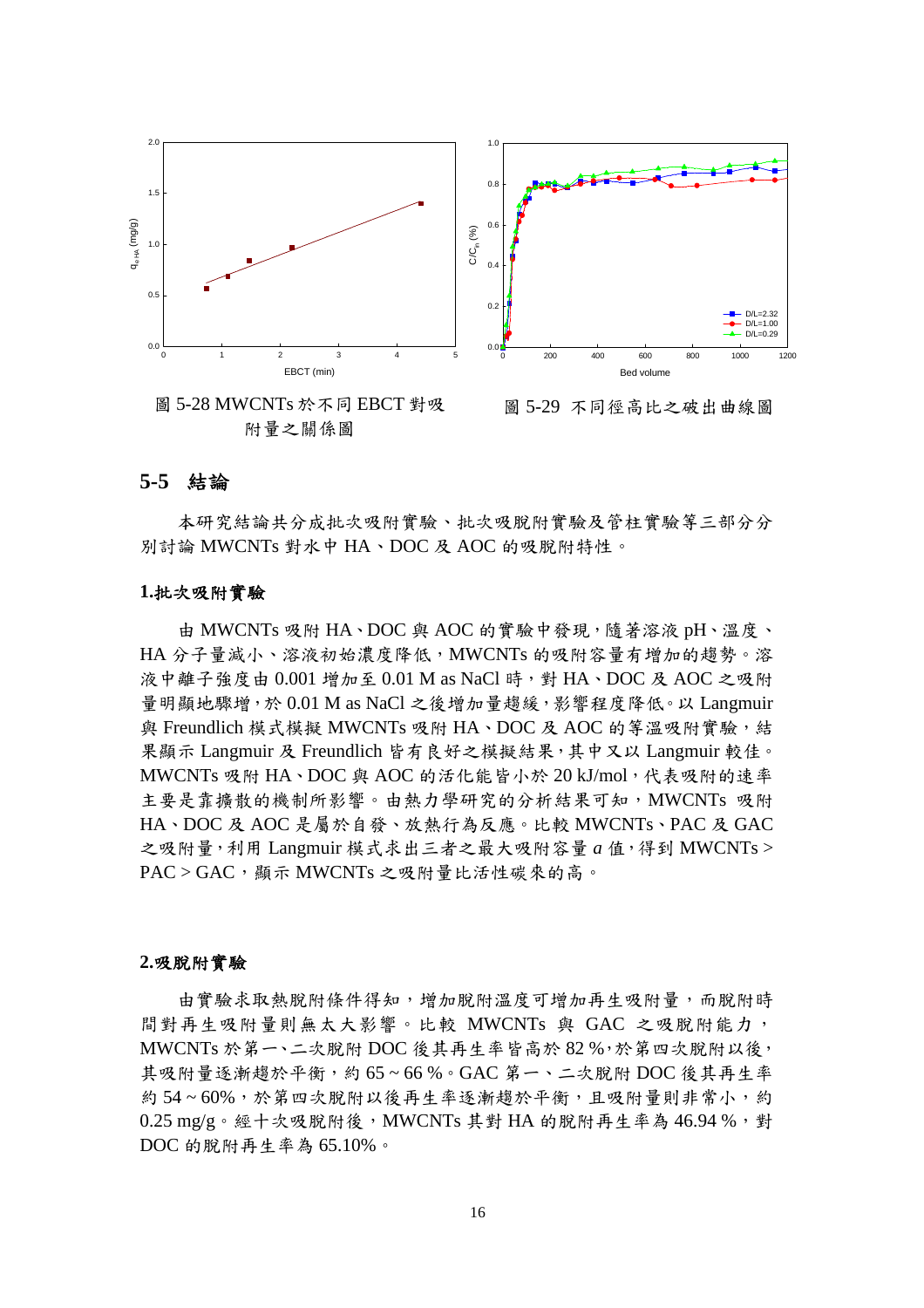比較熱脫附損失量,來評估吸附劑之耐久性,MWCNTs 平均每次重量損失 為 2.7 %,總重量損失量佔總重量之 26.5 %;而 GAC 平均每次重量損失為 6.4 %,總重量損失量佔總重量之 64.0 %,而 GAC 在前三次再生時,重量損失皆 大於 10 %,由此可知 GAC 於脫附初期較不耐高溫處理,且較 MWCNTs 不耐 久。

#### **3.**管柱實驗

在不同空床接觸時間實驗方面,隨著空床接觸時間增加 MWCNTs 吸附量 均有明顯的提升,但當空床接觸時間分別高於 1.1 及 2.2 min 後,增加幅度便有 趨緩的現象。在不同徑高比實驗方面:隨著降低徑高比,破出曲線及吸附量並 無明顯的提升,由此可知,在不變動吸附材重量與進流濃度、流量等操作條件 下,單純改變反應床體的形狀對整體吸附效率而言,較難達到令人滿意的效果。

#### **5-6** 建議

雖然 MWCNTs 與 GAC 與 PAC 比較下,對吸附 DOM 有較高的效率及較 好的脫附效果,但目前奈米碳管售價仍相當昂貴,因而限制了奈米碳管於實場 上的應用,所以發展一套有效的奈米碳管製備方法增加產量、減少奈米碳管的 成本是實場應用前所必需的。

奈米材料近年來被廣泛地應用於環境保護,但是需要被謹慎的利用,避免 奈米材料造成二次污染,溢散至水體或空氣,甚至土壤中,影響環境衛生。目 前政府欠缺一套明文的規範和準則,來有效防止奈米材料污染環境以及安全規 則的相關法規,而這是非常需要的。

## 六、 參考文獻

- Allen, M.J., Taylor, R.H., Geldreich, E.E. (1980) "The occurrence of microorganisms in water main encrustations" *J. Am. Wat. Works Assoc.*, Vol.72, 614-625.
- Boehm, H.P. (1994) "Some aspects of the surface chemistry of carbon blacks and other carbons" *Carbon*, Vol.32, 759.
- Bourbigot, M.M., Dodin, A., Lheritier, R. (1984) "Bacteria in destribution system" *Wat. Res.*, Vol.18, 585-591.
- Bull, R.J., Brinbaum, L.S., Cantor, K.P., Rose, J.B., Butterworth, B.E., Pegram, R., Tuomisto, J. (1995) "Water chlorination: Essential process and cancer hazard" *Fundam. Appl. Toxicol..* Vol.28, 155-166.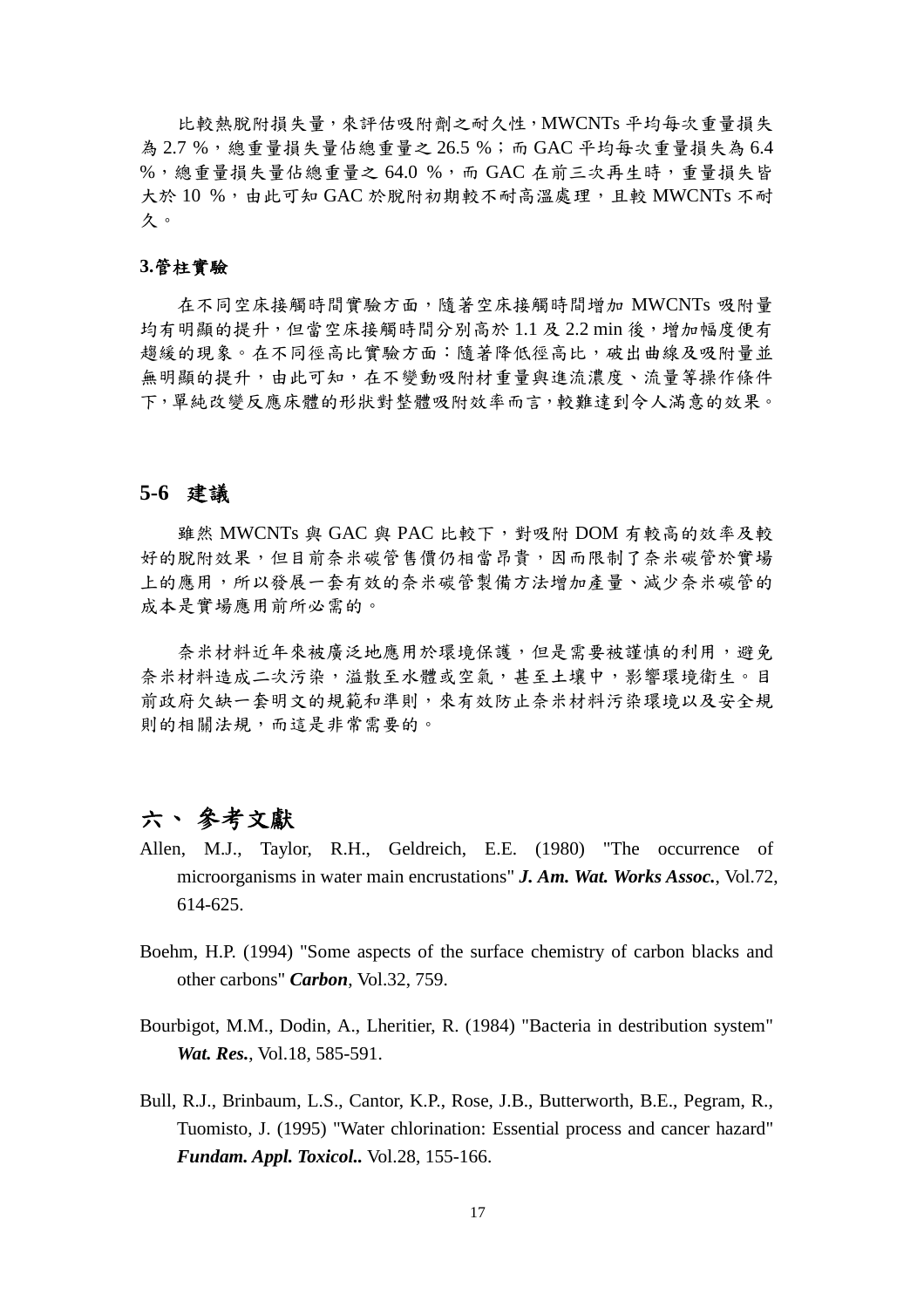- Dursun, A.Y., Kalayci, C.S. (2005) "Equilibrium, kinetic and thermodynamic studies on the adsorption of phenol onto chitin" *J. Hazard. Mater.*, Vol.123, 151-157.
- Earnhardt, K.B. (1980) "Chlorine-resistant coliform--the muncie, indiana, experience", *Water Quality Technology Conference*, Miami Beach, Fla, USA.
- Fagan, S.B., Girão, E.C., Filho, J.M., Filho, A.G.S. (2006) "First principles study of 1,2-dichlorobenzene adsorption on metallic carbon nanotubes" *Int. J. Quantum Chem.*, Vol.106, 2558-2563.
- Fagan, S.B., SouzaFilho, A.G., Lima, J.O.G., Filho, J.M., Ferreira, O.P., Mazali, I.O., Alves, O.L., Dresselhaus, M.S. (2004) "1,2-dichlorobenzene interacting with carbon nanotubes" *Nano Letters*, Vol.4, 1285-1288.
- Fanning, P.E., Vannice, M.A. (1993) "A drifts study of the formation of surface groups on carbon by oxidation" *Carbon*, Vol.31, 721-730.
- Frimmel, F.H. (1998) "Characterization of natural organic matter as major constituents in aquatic systems" *J. Contam. Hydrol.*, Vol.35, 201-216.
- Gregory, V.K., Perry, S.A.L., Ferguson, J.F. (1996) "Influence of nom on copper corrosion" *J. Am. Wat. Works Assoc.*, Vol.88, 36-47.
- Ho, Y.S., McKay, G. (1998) "Sorption dye from aqueous by peat" *Chem. Eng. J.*, Vol.70, 115-124.
- Huang, W.-J., Tsai, Y.-Y., Chu, C. (2003) "Evaluation of disinfection by-products formation during ozonation of bromide-containing groundwater" *J. Environ. Sci. Health., Part A*, Vol.38, 2919-2931.
- Jacangelo, J.G., DeMarco, J., Owen, D.M., Randtke, S.J. (1995) "Selected processes for removing nom : An overview" *J. Am. Wat. Works Assoc.*, Vol.87, 64-77.
- Kilduff, J.E., Karanfil, T., Weber, W.J. (1996) "Competitive interactions among components of humic acids in granular activated carbon adsorption systems: Effects of solution chemistry" *Environ. Sci. Technol.*, Vol.30, 1344-1351.
- Lee, S.H., Connor, O.J.T., Banerji, S.K. (1980) "Biologically mediated corrosion and its effects on water quality in distribution system" *J. Am. Wat. Works Assoc.*, Vol.72, 636-645.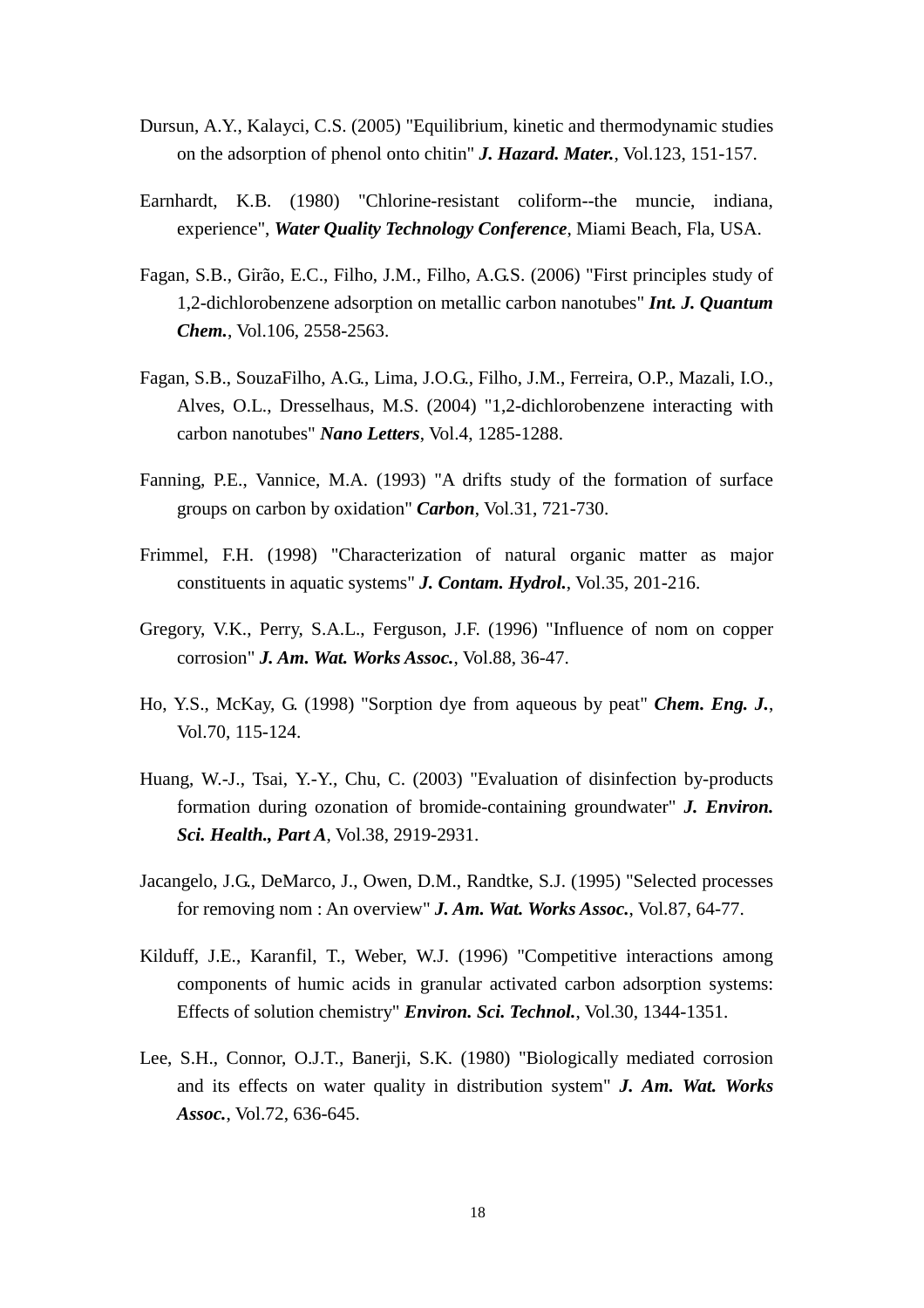- Li, Y.H., S., W., A., C., D., Z., X., Z., Xu, C., Luan, Z., Ruan, D., Liang, J., Wu, D., Wei, B. (2001) "Adsorption of fluoride from water by amorphous alumina supported on carbon nanotubes" *Chem. Phys. Lett.*, Vol.350, 412-416.
- Li, Y.H., Wang, S., Wei, J., Zhang, X., Xu, C., Luan, Z., Wu, D. (2003) "Adsorption of fluoride from water by aligned carbon nanotubes" *Mater. Res. Bull.*, Vol.38, 469-476.
- Li, Y.H., Wang, S., Wei, J., Zhang, X., Xu, C., Luan, Z., Wu, D., Wei, B. (2002) "Lead adsorption on carbon nanotubes" *Chem. Phys. Lett.*, Vol.357, 263-266.
- Long, R.Q., Yang, R.T. (2001) "Carbon nanotubes as superior sorbent for dioxin removal" *J. Am. Chem. Soc.*, Vol.123, 2058-2059.
- Lu, C., Chiu, H., Liu, C. (2006) "Removal of zinc(II) from aqueous solution by purified carbon nanotubes: Kinetics and equilibrium studies" *Ind. Eng. Chem. Res.*, Vol.45, 2850-2855.
- Lu, C., Chung, Y.-L., Chang, K.-F. (2006) "Adsorption thermodynamic and kinetic studies of trihalomethanes on multiwalled carbon nanotubes" *J. Hazard. Mater.*, Vol.B138 , 304-310.
- Lu, C., Chung, Y.L., Chang, K.F. (2005) "Adsorption of trihalomethanes from water with carbon nanotubes" *Wat. Res.*, Vol.39, 1183-1189.
- Lu, C., Liu, C. (2006, In press) "Removal of nickel (II) from aqueous solution by carbon nanotubes" *J. Chem. Technol. Biotechnol.*
- Lu, C., Chiu, H. (2006) "Adsorption of zinc(II) from water with purified carbon nanotubes" *Chem. Eng. Sci.*, Vol.61, 1138-1145.
- Lu, C., Chiou, F., Bai, H. (2007) "Comparison of adsorbent costs for the removal of Zn(II) from aqueous solution by carbon nanotubes and activated carbon" *Journal of Nanoscience and Nanotechnology*, Vol. 7/3, 1-6.
- Peng, X., Li, Y., Luan, Z., Di, Z., Wang, H., Tian, B., Jia, Z. (2003) "Adsorption of 1,2-dichlorobenzene from water to carbon nanotubes" *Chem. Phys. Lett.*, Vol.376, 154-158.
- Sismanoglu, T., Pura, S. (2001) "Adsorption of aqueous nitrophenols on clino ptilolite" *Phys.- Chim. Eng. Aspect*, Vol.180, 1-6.